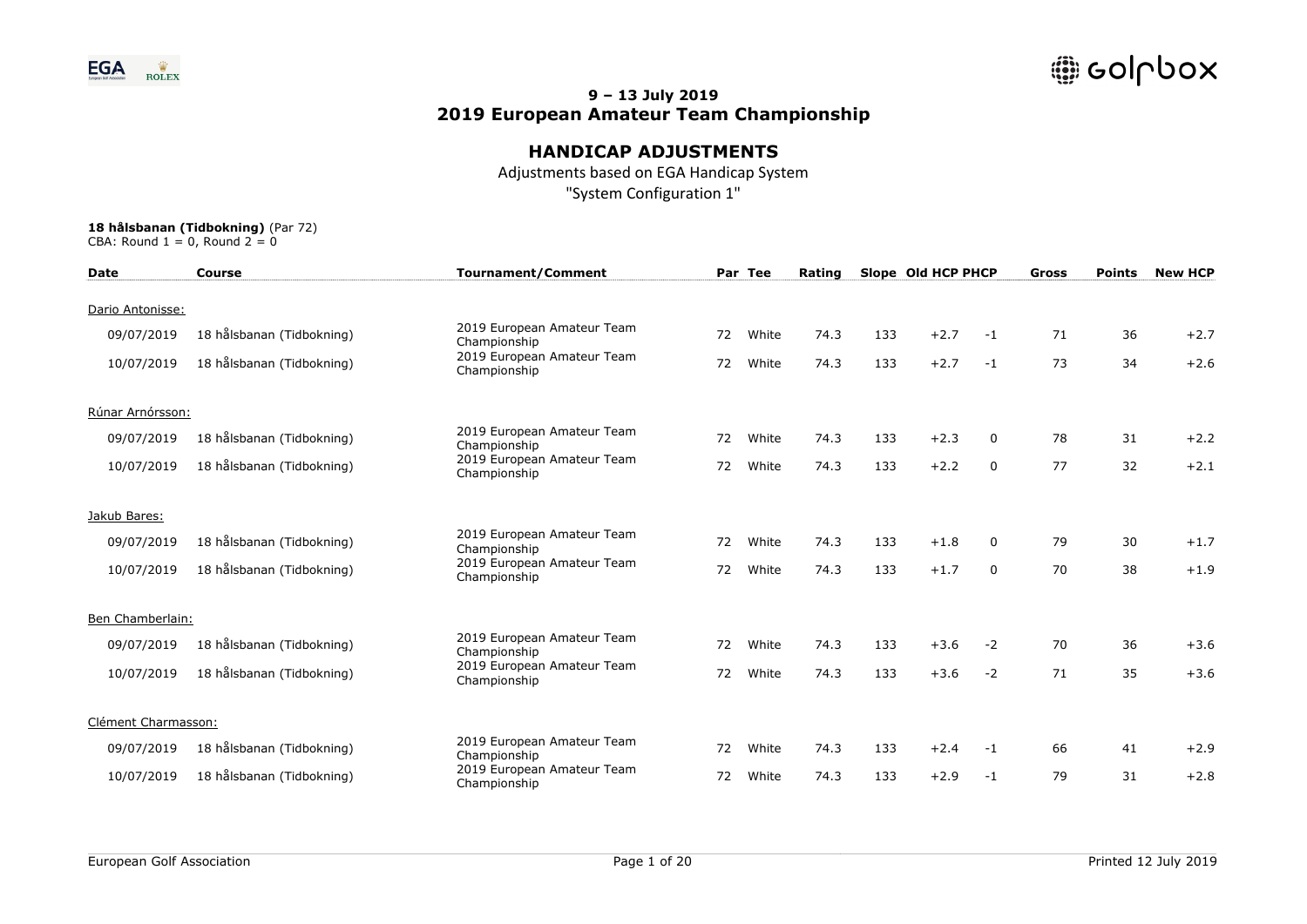

## **HANDICAP ADJUSTMENTS**

Adjustments based on EGA Handicap System "System Configuration 1"

| <b>Date</b>        | <b>Course</b>             | <b>Tournament/Comment</b>                  |    | Par Tee | Rating |     | Slope Old HCP PHCP |      | <b>Gross</b> | <b>Points</b> | <b>New HCP</b> |
|--------------------|---------------------------|--------------------------------------------|----|---------|--------|-----|--------------------|------|--------------|---------------|----------------|
|                    |                           |                                            |    |         |        |     |                    |      |              |               |                |
| Archie Davies:     |                           |                                            |    |         |        |     |                    |      |              |               |                |
| 09/07/2019         | 18 hålsbanan (Tidbokning) | 2019 European Amateur Team<br>Championship | 72 | White   | 74.3   | 133 | $+3.0$             | -1   | 76           | 31            | $+2.9$         |
| 10/07/2019         | 18 hålsbanan (Tidbokning) | 2019 European Amateur Team<br>Championship | 72 | White   | 74.3   | 133 | $+2.9$             | $-1$ | 77           | 30            | $+2.8$         |
| Jacob Davies:      |                           |                                            |    |         |        |     |                    |      |              |               |                |
| 09/07/2019         | 18 hålsbanan (Tidbokning) | 2019 European Amateur Team<br>Championship | 72 | White   | 74.3   | 133 | $+3.8$             | $-2$ | 75           | 31            | $+3.7$         |
| 10/07/2019         | 18 hålsbanan (Tidbokning) | 2019 European Amateur Team<br>Championship | 72 | White   | 74.3   | 133 | $+3.7$             | $-2$ | 70           | 36            | $+3.7$         |
| Jannik De Bruyn:   |                           |                                            |    |         |        |     |                    |      |              |               |                |
| 09/07/2019         | 18 hålsbanan (Tidbokning) | 2019 European Amateur Team<br>Championship | 72 | White   | 74.3   | 133 | $+3.5$             | $-2$ | 73           | 33            | $+3.4$         |
| 10/07/2019         | 18 hålsbanan (Tidbokning) | 2019 European Amateur Team<br>Championship | 72 | White   | 74.3   | 133 | $+3.4$             | $-2$ | 75           | 31            | $+3.3$         |
| Alejandro Del Rey: |                           |                                            |    |         |        |     |                    |      |              |               |                |
| 09/07/2019         | 18 hålsbanan (Tidbokning) | 2019 European Amateur Team<br>Championship | 72 | White   | 74.3   | 133 | $+4.0$             | $-2$ | 76           | 34            | $+3.9$         |
| 10/07/2019         | 18 hålsbanan (Tidbokning) | 2019 European Amateur Team<br>Championship | 72 | White   | 74.3   | 133 | $+3.9$             | $-2$ | 73           | 33            | $+3.8$         |
| Alex Fitzpatrick:  |                           |                                            |    |         |        |     |                    |      |              |               |                |
| 09/07/2019         | 18 hålsbanan (Tidbokning) | 2019 European Amateur Team<br>Championship | 72 | White   | 74.3   | 133 | $+4.2$             | $-3$ | 69           | 36            | $+4.2$         |
| 10/07/2019         | 18 hålsbanan (Tidbokning) | 2019 European Amateur Team<br>Championship | 72 | White   | 74.3   | 133 | $+4.2$             | $-3$ | 70           | 35            | $+4.2$         |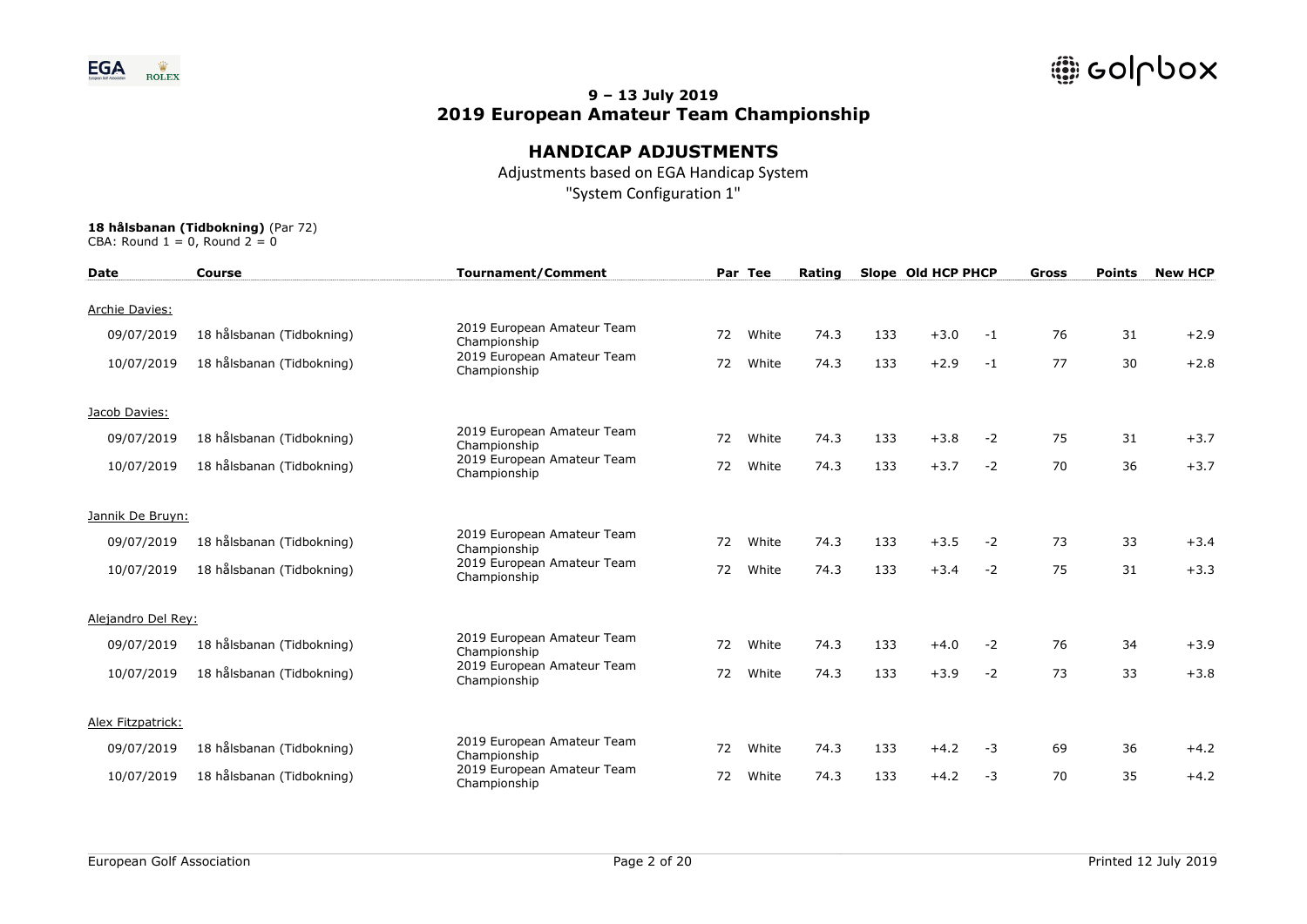

## **HANDICAP ADJUSTMENTS**

Adjustments based on EGA Handicap System "System Configuration 1"

| <b>Date</b>        | <b>Course</b>             | <b>Tournament/Comment</b>                  |    | Par Tee | Rating |     | Slope Old HCP PHCP |             | Gross | <b>Points</b> | <b>New HCP</b> |
|--------------------|---------------------------|--------------------------------------------|----|---------|--------|-----|--------------------|-------------|-------|---------------|----------------|
| Alexandre Fuchs:   |                           |                                            |    |         |        |     |                    |             |       |               |                |
| 09/07/2019         | 18 hålsbanan (Tidbokning) | 2019 European Amateur Team<br>Championship | 72 | White   | 74.3   | 133 | $+2.1$             | $\Omega$    | 76    | 32            | $+2.0$         |
| 10/07/2019         | 18 hålsbanan (Tidbokning) | 2019 European Amateur Team<br>Championship | 72 | White   | 74.3   | 133 | $+2.0$             | $\mathbf 0$ | 69    | 39            | $+2.3$         |
| <b>Bob Geurts:</b> |                           |                                            |    |         |        |     |                    |             |       |               |                |
| 09/07/2019         | 18 hålsbanan (Tidbokning) | 2019 European Amateur Team<br>Championship | 72 | White   | 74.3   | 133 | $+2.6$             | $-1$        | 76    | 31            | $+2.5$         |
| 10/07/2019         | 18 hålsbanan (Tidbokning) | 2019 European Amateur Team<br>Championship | 72 | White   | 74.3   | 133 | $+2.5$             | $-1$        | 78    | 31            | $+2.4$         |
| Harry Hall:        |                           |                                            |    |         |        |     |                    |             |       |               |                |
| 09/07/2019         | 18 hålsbanan (Tidbokning) | 2019 European Amateur Team<br>Championship | 72 | White   | 74.3   | 133 | $+5.2$             | $-4$        | 75    | 29            | $+5.1$         |
| 10/07/2019         | 18 hålsbanan (Tidbokning) | 2019 European Amateur Team<br>Championship | 72 | White   | 74.3   | 133 | $+5.1$             | $-4$        | 74    | 30            | $+5.0$         |
| Marc Hammer:       |                           |                                            |    |         |        |     |                    |             |       |               |                |
| 09/07/2019         | 18 hålsbanan (Tidbokning) | 2019 European Amateur Team<br>Championship | 72 | White   | 74.3   | 133 | $+3.3$             | $-2$        | 74    | 32            | $+3.2$         |
| 10/07/2019         | 18 hålsbanan (Tidbokning) | 2019 European Amateur Team<br>Championship | 72 | White   | 74.3   | 133 | $+3.2$             | $-1$        | 72    | 35            | $+3.2$         |
| Jake Hapgood:      |                           |                                            |    |         |        |     |                    |             |       |               |                |
| 09/07/2019         | 18 hålsbanan (Tidbokning) | 2019 European Amateur Team<br>Championship | 72 | White   | 74.3   | 133 | $+4.1$             | $-3$        | 78    | 28            | $+4.0$         |
| 10/07/2019         | 18 hålsbanan (Tidbokning) | 2019 European Amateur Team<br>Championship | 72 | White   | 74.3   | 133 | $+4.0$             | $-2$        | 73    | 33            | $+3.9$         |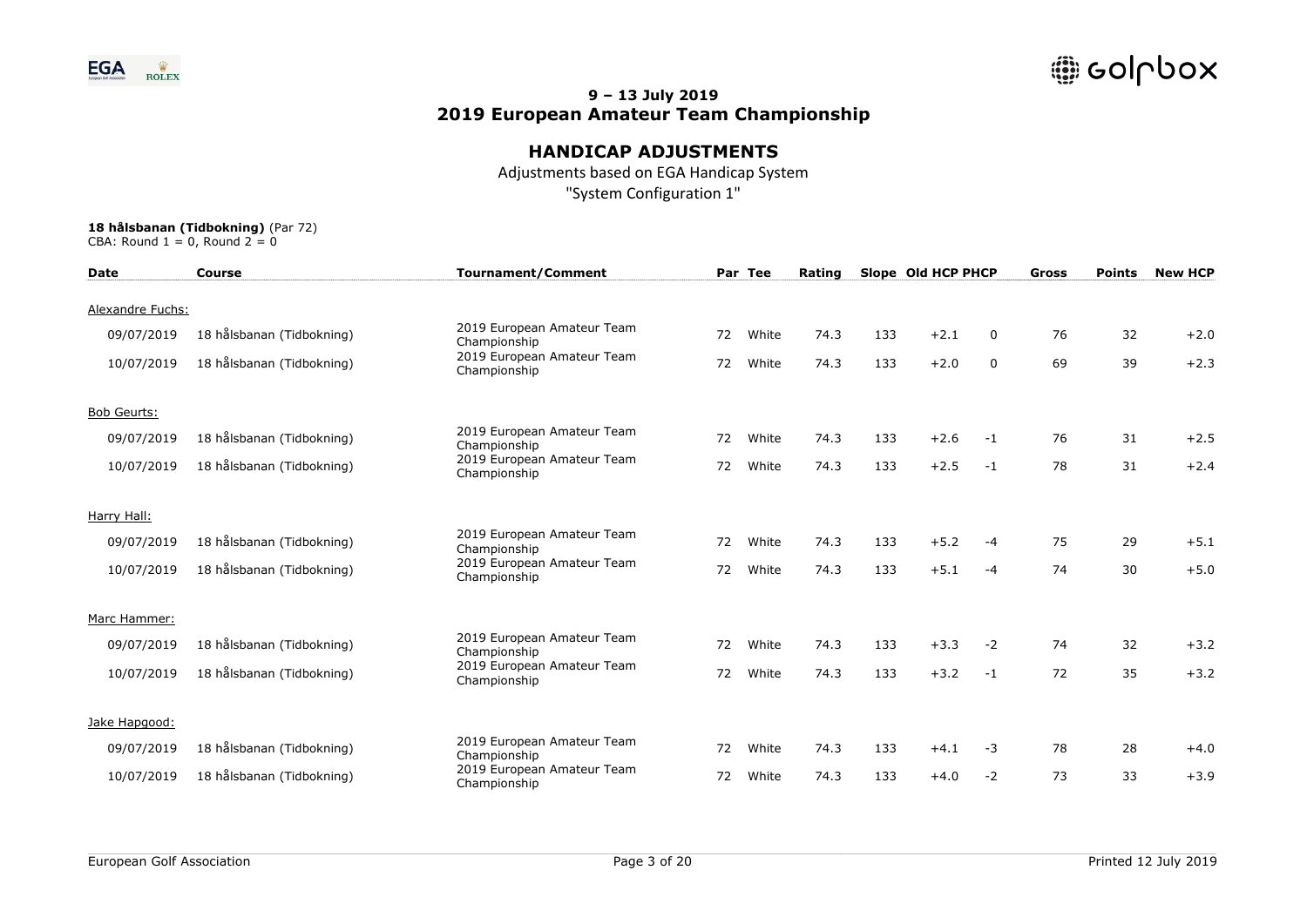

## **HANDICAP ADJUSTMENTS**

Adjustments based on EGA Handicap System "System Configuration 1"

| <b>Date</b>          | Course                    | <b>Tournament/Comment</b>                  |    | Par Tee | Rating |     | Slope Old HCP PHCP |              | Gross | <b>Points</b> | <b>New HCP</b> |
|----------------------|---------------------------|--------------------------------------------|----|---------|--------|-----|--------------------|--------------|-------|---------------|----------------|
| Alexander Herrmann:  |                           |                                            |    |         |        |     |                    |              |       |               |                |
| 09/07/2019           | 18 hålsbanan (Tidbokning) | 2019 European Amateur Team<br>Championship | 72 | White   | 74.3   | 133 | $+3.5$             | $-2$         | 77    | 29            | $+3.4$         |
| 10/07/2019           | 18 hålsbanan (Tidbokning) | 2019 European Amateur Team<br>Championship | 72 | White   | 74.3   | 133 | $+3.4$             | $-2$         | 70    | 36            | $+3.4$         |
| Maximilian Herrmann: |                           |                                            |    |         |        |     |                    |              |       |               |                |
| 09/07/2019           | 18 hålsbanan (Tidbokning) | 2019 European Amateur Team<br>Championship | 72 | White   | 74.3   | 133 | $+3.5$             | $-2$         | 73    | 33            | $+3.4$         |
| 10/07/2019           | 18 hålsbanan (Tidbokning) | 2019 European Amateur Team<br>Championship | 72 | White   | 74.3   | 133 | $+3.4$             | $-2$         | 69    | 37            | $+3.5$         |
| Michael Hirmer:      |                           |                                            |    |         |        |     |                    |              |       |               |                |
| 09/07/2019           | 18 hålsbanan (Tidbokning) | 2019 European Amateur Team<br>Championship | 72 | White   | 74.3   | 133 | $+4.6$             | $-3$         | 74    | 31            | $+4.5$         |
| 10/07/2019           | 18 hålsbanan (Tidbokning) | 2019 European Amateur Team<br>Championship | 72 | White   | 74.3   | 133 | $+4.5$             | $-3$         | 71    | 34            | $+4.4$         |
| Jan Hribernik:       |                           |                                            |    |         |        |     |                    |              |       |               |                |
| 09/07/2019           | 18 hålsbanan (Tidbokning) | 2019 European Amateur Team<br>Championship | 72 | White   | 74.3   | 133 | $+0.4$             | 2            | 77    | 33            | $+0.3$         |
| 10/07/2019           | 18 hålsbanan (Tidbokning) | 2019 European Amateur Team<br>Championship | 72 | White   | 74.3   | 133 | $+0.3$             | 2            | 72    | 38            | $+0.5$         |
| Petr Janik:          |                           |                                            |    |         |        |     |                    |              |       |               |                |
| 09/07/2019           | 18 hålsbanan (Tidbokning) | 2019 European Amateur Team<br>Championship | 72 | White   | 74.3   | 133 | $+2.1$             | $\mathbf{0}$ | 74    | 34            | $+2.0$         |
| 10/07/2019           | 18 hålsbanan (Tidbokning) | 2019 European Amateur Team<br>Championship | 72 | White   | 74.3   | 133 | $+2.0$             | $\mathbf{0}$ | 78    | 30            | $+1.9$         |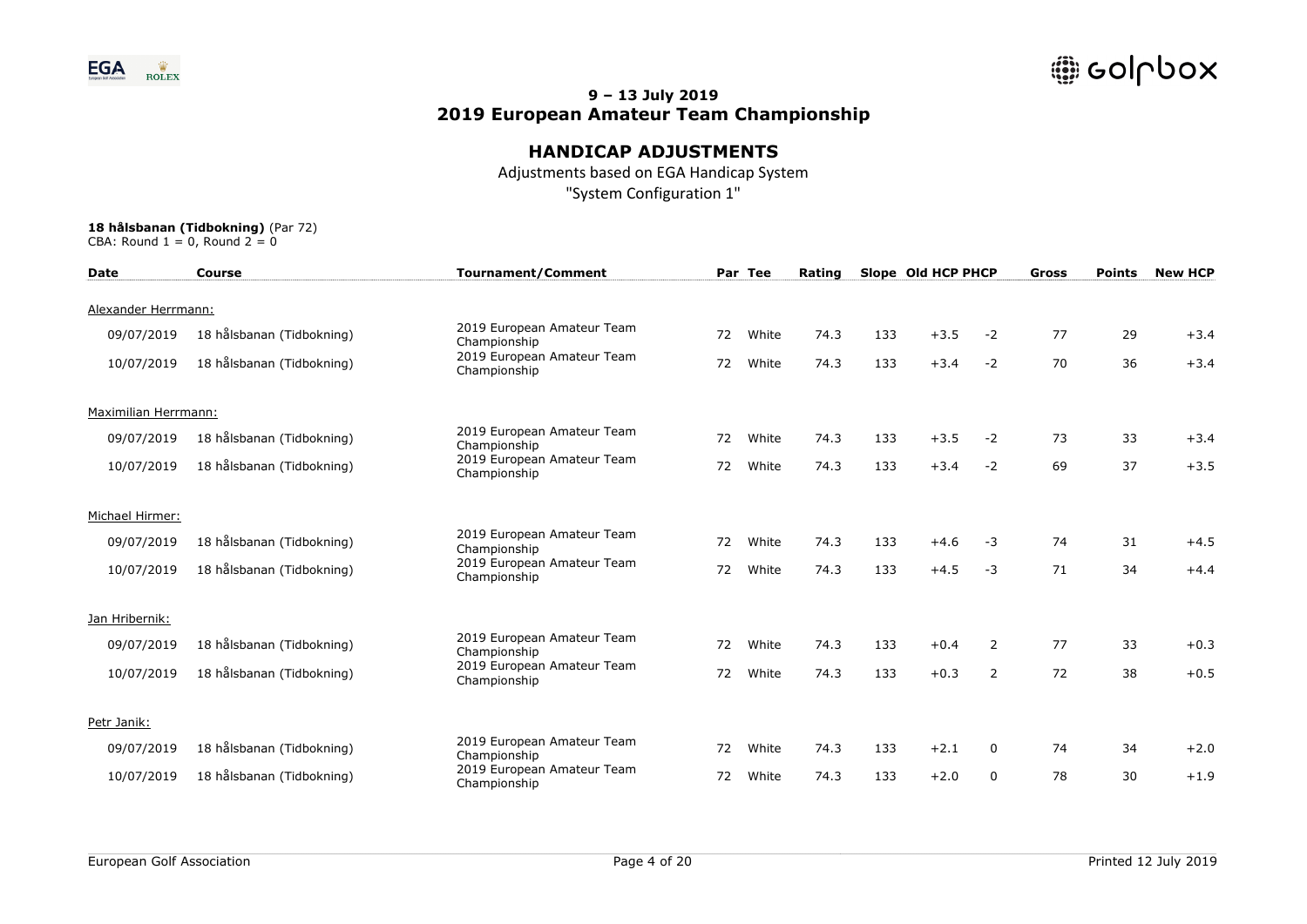

## **HANDICAP ADJUSTMENTS**

Adjustments based on EGA Handicap System "System Configuration 1"

| <b>Date</b>     | <b>Course</b>             | <b>Tournament/Comment</b>                  |    | Par Tee | Rating |     | Slope Old HCP PHCP |      | Gross | <b>Points</b> | <b>New HCP</b> |
|-----------------|---------------------------|--------------------------------------------|----|---------|--------|-----|--------------------|------|-------|---------------|----------------|
| Jerry Ji:       |                           |                                            |    |         |        |     |                    |      |       |               |                |
| 09/07/2019      | 18 hålsbanan (Tidbokning) | 2019 European Amateur Team<br>Championship | 72 | White   | 74.3   | 133 | $+4.5$             | -3   | 74    | 31            | $+4.4$         |
| 10/07/2019      | 18 hålsbanan (Tidbokning) | 2019 European Amateur Team<br>Championship | 72 | White   | 74.3   | 133 | $+4.4$             | $-3$ | 74    | 31            | $+4.3$         |
| Ben Jones:      |                           |                                            |    |         |        |     |                    |      |       |               |                |
| 09/07/2019      | 18 hålsbanan (Tidbokning) | 2019 European Amateur Team<br>Championship | 72 | White   | 74.3   | 133 | $+4.8$             | $-3$ | 71    | 34            | $+4.7$         |
| 10/07/2019      | 18 hålsbanan (Tidbokning) | 2019 European Amateur Team<br>Championship | 72 | White   | 74.3   | 133 | $+4.7$             | $-3$ | 70    | 35            | $+4.7$         |
| Jeong-Weon Ko:  |                           |                                            |    |         |        |     |                    |      |       |               |                |
| 09/07/2019      | 18 hålsbanan (Tidbokning) | 2019 European Amateur Team<br>Championship | 72 | White   | 74.3   | 133 | $+3.8$             | $-2$ | 86    | 21            | $+3.7$         |
| 10/07/2019      | 18 hålsbanan (Tidbokning) | 2019 European Amateur Team<br>Championship | 72 | White   | 74.3   | 133 | $+3.7$             | $-2$ | 81    | 27            | $+3.6$         |
| Koen Kouwenaar: |                           |                                            |    |         |        |     |                    |      |       |               |                |
| 09/07/2019      | 18 hålsbanan (Tidbokning) | 2019 European Amateur Team<br>Championship | 72 | White   | 74.3   | 133 | $+3.3$             | $-2$ | 72    | 34            | $+3.2$         |
| 10/07/2019      | 18 hålsbanan (Tidbokning) | 2019 European Amateur Team<br>Championship | 72 | White   | 74.3   | 133 | $+3.2$             | $-1$ | 73    | 34            | $+3.1$         |
| Matty Lamb:     |                           |                                            |    |         |        |     |                    |      |       |               |                |
| 09/07/2019      | 18 hålsbanan (Tidbokning) | 2019 European Amateur Team<br>Championship | 72 | White   | 74.3   | 133 | $+5.5$             | $-4$ | 73    | 31            | $+5.4$         |
| 10/07/2019      | 18 hålsbanan (Tidbokning) | 2019 European Amateur Team<br>Championship | 72 | White   | 74.3   | 133 | $+5.4$             | $-4$ | 73    | 31            | $+5.3$         |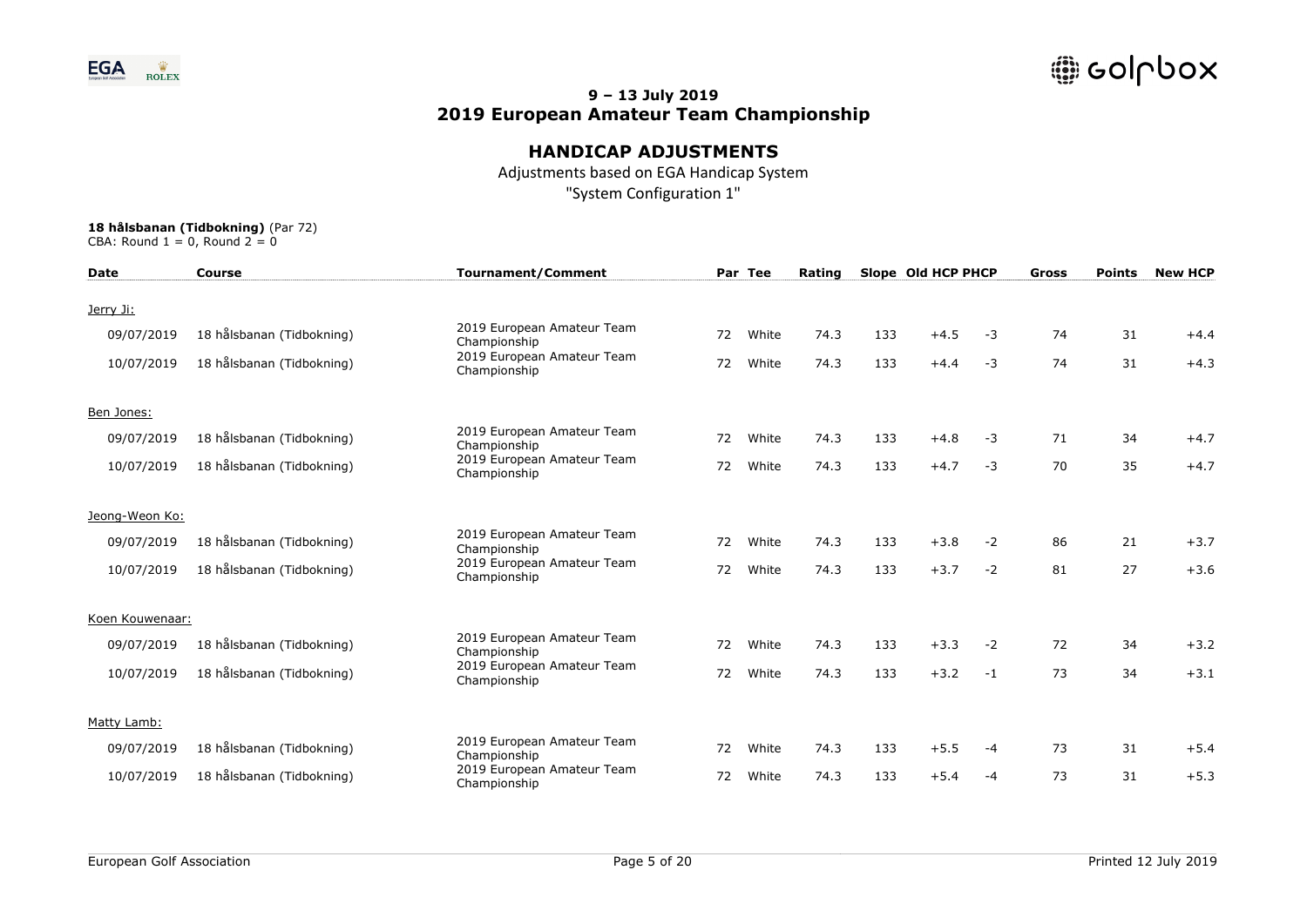

## **HANDICAP ADJUSTMENTS**

Adjustments based on EGA Handicap System "System Configuration 1"

| <b>Date</b>             | Course                    | <b>Tournament/Comment</b>                  |    | Par Tee | Rating |     | Slope Old HCP PHCP |      | Gross | <b>Points</b> | <b>New HCP</b> |
|-------------------------|---------------------------|--------------------------------------------|----|---------|--------|-----|--------------------|------|-------|---------------|----------------|
| Eugenio López-Chacarra: |                           |                                            |    |         |        |     |                    |      |       |               |                |
| 09/07/2019              | 18 hålsbanan (Tidbokning) | 2019 European Amateur Team<br>Championship | 72 | White   | 74.3   | 133 | $+4.1$             | $-3$ | 69    | 36            | $+4.1$         |
| 10/07/2019              | 18 hålsbanan (Tidbokning) | 2019 European Amateur Team<br>Championship | 72 | White   | 74.3   | 133 | $+4.1$             | $-3$ | 71    | 34            | $+4.0$         |
| Ryan Lumsden:           |                           |                                            |    |         |        |     |                    |      |       |               |                |
| 09/07/2019              | 18 hålsbanan (Tidbokning) | 2019 European Amateur Team<br>Championship | 72 | White   | 74.3   | 133 | $+4.0$             | $-2$ | 73    | 34            | $+3.9$         |
| 10/07/2019              | 18 hålsbanan (Tidbokning) | 2019 European Amateur Team<br>Championship | 72 | White   | 74.3   | 133 | $+3.9$             | $-2$ | 74    | 32            | $+3.8$         |
| Birgir Björn Magnusson: |                           |                                            |    |         |        |     |                    |      |       |               |                |
| 09/07/2019              | 18 hålsbanan (Tidbokning) | 2019 European Amateur Team<br>Championship | 72 | White   | 74.3   | 133 | $+0.4$             | 2    | 75    | 35            | $+0.4$         |
| 10/07/2019              | 18 hålsbanan (Tidbokning) | 2019 European Amateur Team<br>Championship | 72 | White   | 74.3   | 133 | $+0.4$             | 2    | 75    | 35            | $+0.4$         |
| Adrían Mata:            |                           |                                            |    |         |        |     |                    |      |       |               |                |
| 09/07/2019              | 18 hålsbanan (Tidbokning) | 2019 European Amateur Team<br>Championship | 72 | White   | 74.3   | 133 | $+3.0$             | $-1$ | 73    | 34            | $+2.9$         |
| 10/07/2019              | 18 hålsbanan (Tidbokning) | 2019 European Amateur Team<br>Championship | 72 | White   | 74.3   | 133 | $+2.9$             | $-1$ | 72    | 35            | $+2.9$         |
| Euan McInstosh:         |                           |                                            |    |         |        |     |                    |      |       |               |                |
| 09/07/2019              | 18 hålsbanan (Tidbokning) | 2019 European Amateur Team<br>Championship | 72 | White   | 74.3   | 133 | $+3.8$             | $-2$ | 73    | 34            | $+3.7$         |
| 10/07/2019              | 18 hålsbanan (Tidbokning) | 2019 European Amateur Team<br>Championship | 72 | White   | 74.3   | 133 | $+3.7$             | $-2$ | 74    | 32            | $+3.6$         |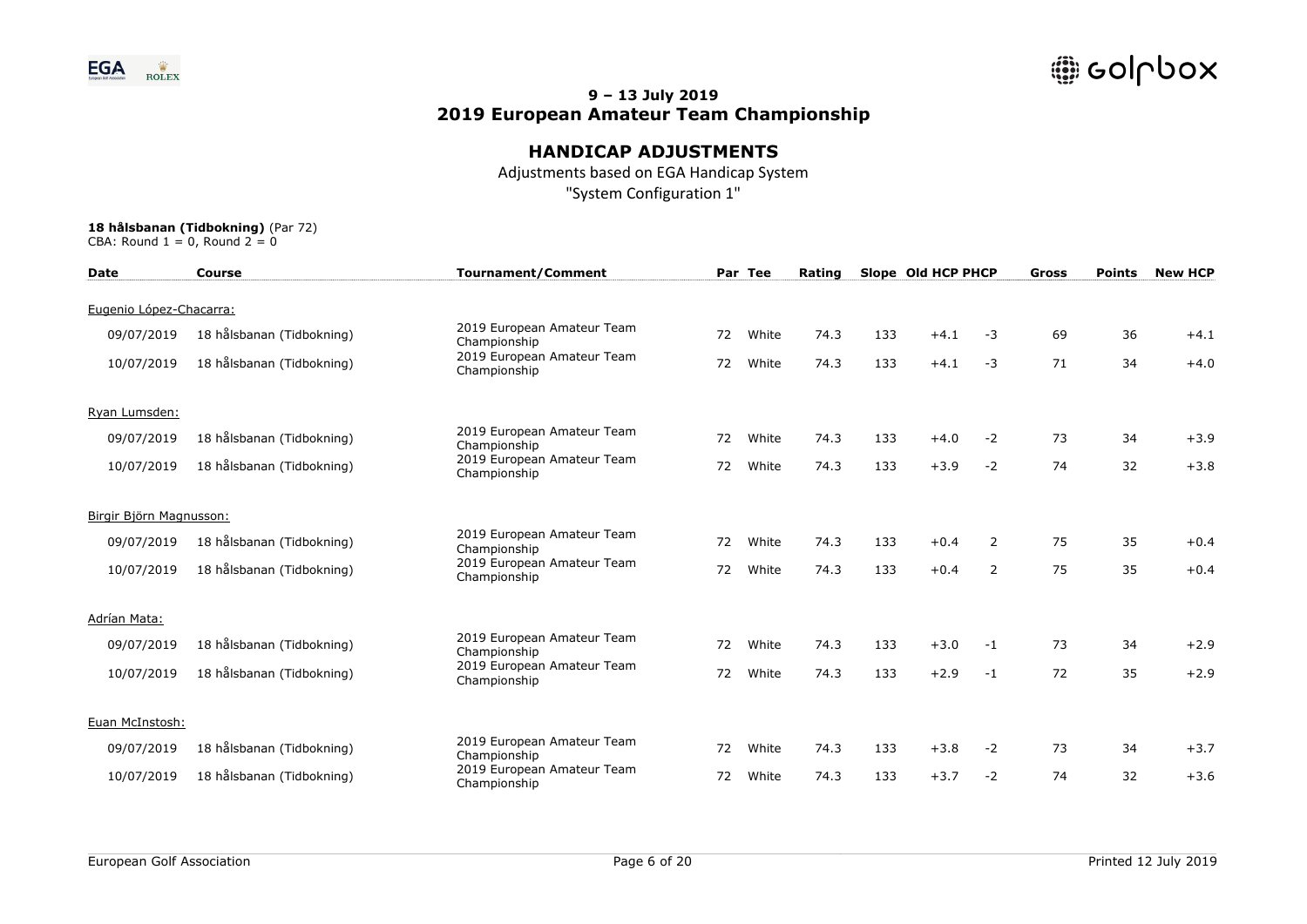

## **HANDICAP ADJUSTMENTS**

Adjustments based on EGA Handicap System "System Configuration 1"

| <b>Date</b>       | <b>Course</b>             | <b>Tournament/Comment</b>                  |    | Par Tee | Rating |     | Slope Old HCP PHCP |              | Gross | <b>Points</b> | <b>New HCP</b> |
|-------------------|---------------------------|--------------------------------------------|----|---------|--------|-----|--------------------|--------------|-------|---------------|----------------|
| Tiarnan McLarnon: |                           |                                            |    |         |        |     |                    |              |       |               |                |
| 09/07/2019        | 18 hålsbanan (Tidbokning) | 2019 European Amateur Team<br>Championship | 72 | White   | 74.3   | 133 | $+3.7$             | $-2$         | 72    | 34            | $+3.6$         |
| 10/07/2019        | 18 hålsbanan (Tidbokning) | 2019 European Amateur Team<br>Championship | 72 | White   | 74.3   | 133 | $+3.6$             | $-2$         | 70    | 36            | $+3.6$         |
| Ignacio Montero:  |                           |                                            |    |         |        |     |                    |              |       |               |                |
| 09/07/2019        | 18 hålsbanan (Tidbokning) | 2019 European Amateur Team<br>Championship | 72 | White   | 74.3   | 133 | $+2.1$             | $\mathbf{0}$ | 76    | 32            | $+2.0$         |
| 10/07/2019        | 18 hålsbanan (Tidbokning) | 2019 European Amateur Team<br>Championship | 72 | White   | 74.3   | 133 | $+2.0$             | 0            | 77    | 31            | $+1.9$         |
| Ronan Mullarney:  |                           |                                            |    |         |        |     |                    |              |       |               |                |
| 09/07/2019        | 18 hålsbanan (Tidbokning) | 2019 European Amateur Team<br>Championship | 72 | White   | 74.3   | 133 | $+4.4$             | $-3$         | 73    | 32            | $+4.3$         |
| 10/07/2019        | 18 hålsbanan (Tidbokning) | 2019 European Amateur Team<br>Championship | 72 | White   | 74.3   | 133 | $+4.3$             | $-3$         | 72    | 33            | $+4.2$         |
| Luka Naglic:      |                           |                                            |    |         |        |     |                    |              |       |               |                |
| 09/07/2019        | 18 hålsbanan (Tidbokning) | 2019 European Amateur Team<br>Championship | 72 | White   | 74.3   | 133 | $+1.7$             | $\Omega$     | 75    | 33            | $+1.6$         |
| 10/07/2019        | 18 hålsbanan (Tidbokning) | 2019 European Amateur Team<br>Championship | 72 | White   | 74.3   | 133 | $+1.6$             | $\Omega$     | 83    | 27            | $+1.5$         |
| Víctor Pastor:    |                           |                                            |    |         |        |     |                    |              |       |               |                |
| 09/07/2019        | 18 hålsbanan (Tidbokning) | 2019 European Amateur Team<br>Championship | 72 | White   | 74.3   | 133 | $+3.1$             | $-1$         | 69    | 38            | $+3.3$         |
| 10/07/2019        | 18 hålsbanan (Tidbokning) | 2019 European Amateur Team<br>Championship | 72 | White   | 74.3   | 133 | $+3.3$             | $-2$         | 77    | 29            | $+3.2$         |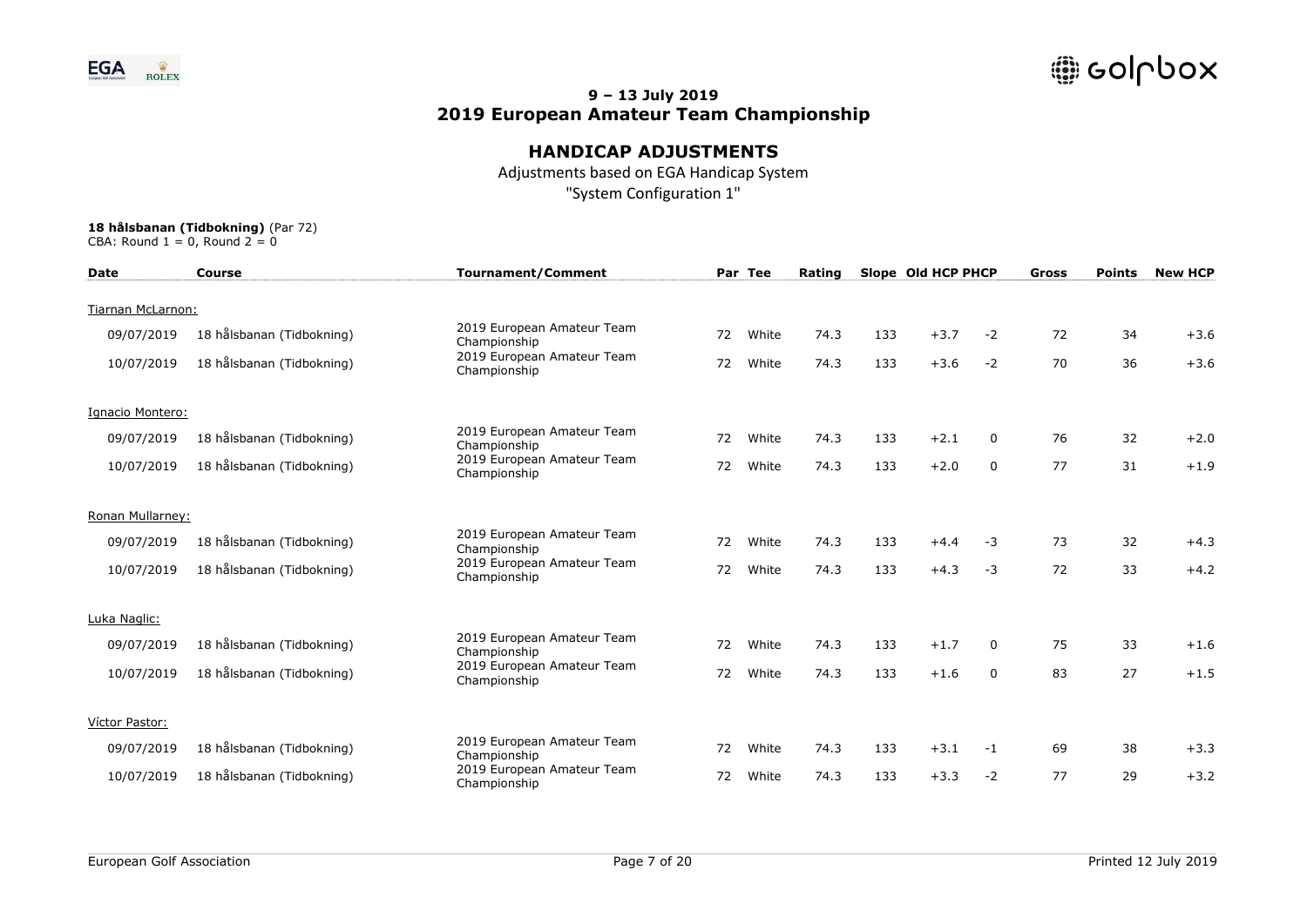

## **HANDICAP ADJUSTMENTS**

Adjustments based on EGA Handicap System "System Configuration 1"

| <b>Date</b>              | <b>Course</b>             | <b>Tournament/Comment</b>                  |    | Par Tee | Rating |     | Slope Old HCP PHCP |      | Gross | <b>Points</b> | <b>New HCP</b> |
|--------------------------|---------------------------|--------------------------------------------|----|---------|--------|-----|--------------------|------|-------|---------------|----------------|
| <b>Adrien Pendaries:</b> |                           |                                            |    |         |        |     |                    |      |       |               |                |
| 09/07/2019               | 18 hålsbanan (Tidbokning) | 2019 European Amateur Team<br>Championship | 72 | White   | 74.3   | 133 | $+3.9$             | $-2$ | 78    | 28            | $+3.8$         |
| 10/07/2019               | 18 hålsbanan (Tidbokning) | 2019 European Amateur Team<br>Championship | 72 | White   | 74.3   | 133 | $+3.8$             | $-2$ | 77    | 29            | $+3.7$         |
| Bjarki Pétursson:        |                           |                                            |    |         |        |     |                    |      |       |               |                |
| 09/07/2019               | 18 hålsbanan (Tidbokning) | 2019 European Amateur Team<br>Championship | 72 | White   | 74.3   | 133 | $+4.3$             | $-3$ | 68    | 37            | $+4.4$         |
| 10/07/2019               | 18 hålsbanan (Tidbokning) | 2019 European Amateur Team<br>Championship | 72 | White   | 74.3   | 133 | $+4.4$             | $-3$ | 77    | 29            | $+4.3$         |
| Tom Plumb:               |                           |                                            |    |         |        |     |                    |      |       |               |                |
| 09/07/2019               | 18 hålsbanan (Tidbokning) | 2019 European Amateur Team<br>Championship | 72 | White   | 74.3   | 133 | $+4.9$             | $-3$ | 71    | 34            | $+4.8$         |
| 10/07/2019               | 18 hålsbanan (Tidbokning) | 2019 European Amateur Team<br>Championship | 72 | White   | 74.3   | 133 | $+4.8$             | $-3$ | 71    | 34            | $+4.7$         |
| Vid Joze Potocar:        |                           |                                            |    |         |        |     |                    |      |       |               |                |
| 09/07/2019               | 18 hålsbanan (Tidbokning) | 2019 European Amateur Team<br>Championship | 72 | White   | 74.3   | 133 | $+0.6$             | 2    | 85    | 27            | $+0.5$         |
| 10/07/2019               | 18 hålsbanan (Tidbokning) | 2019 European Amateur Team<br>Championship | 72 | White   | 74.3   | 133 | $+0.5$             | 2    | 80    | 30            | $+0.4$         |
| Mark Power:              |                           |                                            |    |         |        |     |                    |      |       |               |                |
| 09/07/2019               | 18 hålsbanan (Tidbokning) | 2019 European Amateur Team<br>Championship | 72 | White   | 74.3   | 133 | $+4.5$             | $-3$ | 74    | 31            | $+4.4$         |
| 10/07/2019               | 18 hålsbanan (Tidbokning) | 2019 European Amateur Team<br>Championship | 72 | White   | 74.3   | 133 | $+4.4$             | $-3$ | 70    | 35            | $+4.4$         |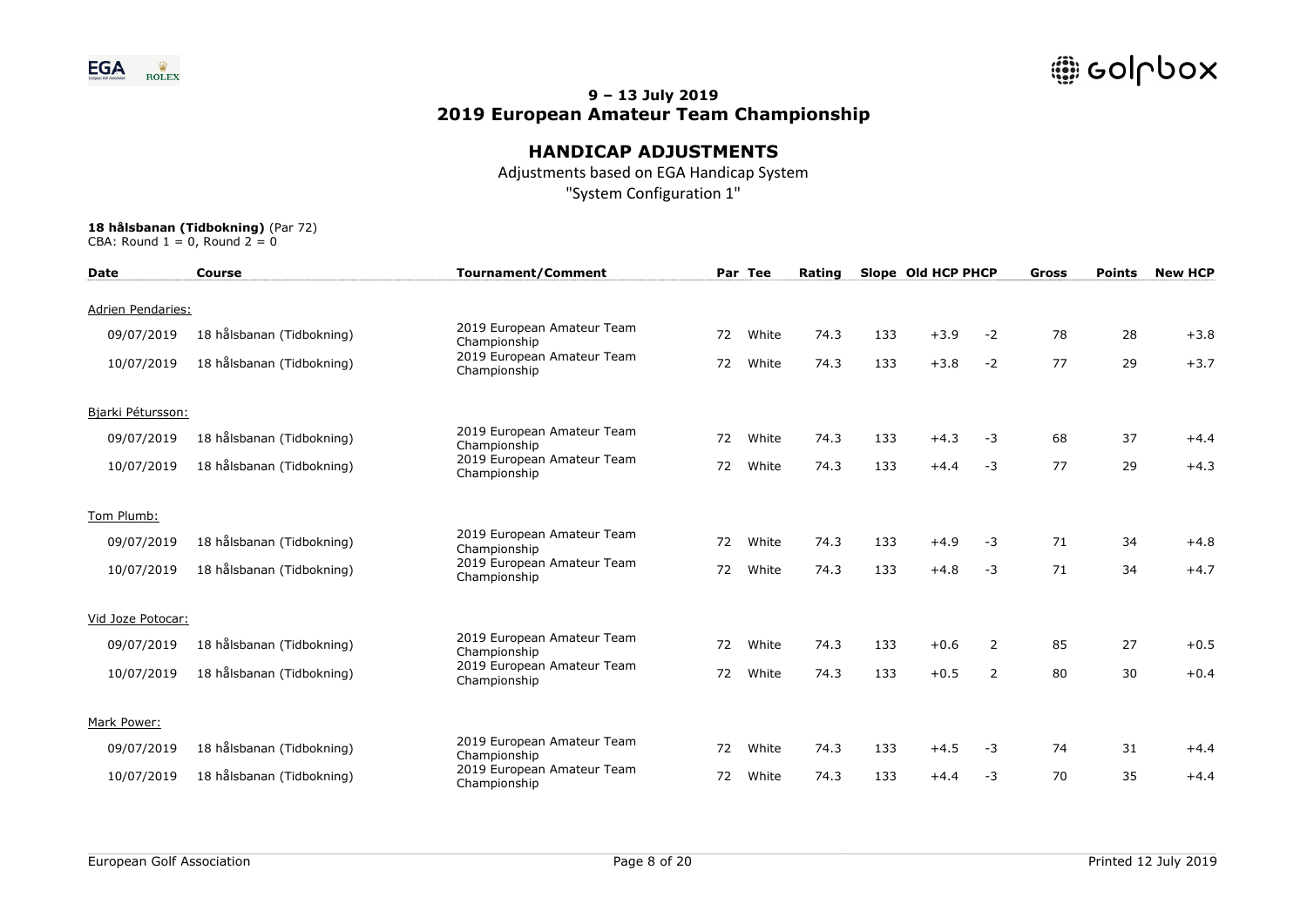

## **HANDICAP ADJUSTMENTS**

Adjustments based on EGA Handicap System "System Configuration 1"

| <b>Date</b>            | Course                    | <b>Tournament/Comment</b>                  |    | Par Tee | Rating |     | Slope Old HCP PHCP |      | Gross | <b>Points</b> | <b>New HCP</b> |
|------------------------|---------------------------|--------------------------------------------|----|---------|--------|-----|--------------------|------|-------|---------------|----------------|
| Conor Purcell:         |                           |                                            |    |         |        |     |                    |      |       |               |                |
| 09/07/2019             | 18 hålsbanan (Tidbokning) | 2019 European Amateur Team<br>Championship | 72 | White   | 74.3   | 133 | $+5.0$             | -4   | 67    | 37            | $+5.1$         |
| 10/07/2019             | 18 hålsbanan (Tidbokning) | 2019 European Amateur Team<br>Championship | 72 | White   | 74.3   | 133 | $+5.1$             | $-4$ | 68    | 36            | $+5.1$         |
| Caolan Rafferty:       |                           |                                            |    |         |        |     |                    |      |       |               |                |
| 09/07/2019             | 18 hålsbanan (Tidbokning) | 2019 European Amateur Team<br>Championship | 72 | White   | 74.3   | 133 | $+6.0$             | -5   | 69    | 34            | $+5.9$         |
| 10/07/2019             | 18 hålsbanan (Tidbokning) | 2019 European Amateur Team<br>Championship | 72 | White   | 74.3   | 133 | $+5.9$             | $-5$ | 70    | 33            | $+5.8$         |
| David Ravetto:         |                           |                                            |    |         |        |     |                    |      |       |               |                |
| 09/07/2019             | 18 hålsbanan (Tidbokning) | 2019 European Amateur Team<br>Championship | 72 | White   | 74.3   | 133 | $+4.5$             | $-3$ | 74    | 31            | $+4.4$         |
| 10/07/2019             | 18 hålsbanan (Tidbokning) | 2019 European Amateur Team<br>Championship | 72 | White   | 74.3   | 133 | $+4.4$             | $-3$ | 69    | 36            | $+4.4$         |
| Matt Roberts:          |                           |                                            |    |         |        |     |                    |      |       |               |                |
| 09/07/2019             | 18 hålsbanan (Tidbokning) | 2019 European Amateur Team<br>Championship | 72 | White   | 74.3   | 133 | $+2.9$             | $-1$ | 72    | 35            | $+2.9$         |
| 10/07/2019             | 18 hålsbanan (Tidbokning) | 2019 European Amateur Team<br>Championship | 72 | White   | 74.3   | 133 | $+2.9$             | $-1$ | 73    | 34            | $+2.8$         |
| <b>Eduard Rousaud:</b> |                           |                                            |    |         |        |     |                    |      |       |               |                |
| 09/07/2019             | 18 hålsbanan (Tidbokning) | 2019 European Amateur Team<br>Championship | 72 | White   | 74.3   | 133 | $+3.2$             | $-1$ | 72    | 36            | $+3.2$         |
| 10/07/2019             | 18 hålsbanan (Tidbokning) | 2019 European Amateur Team<br>Championship | 72 | White   | 74.3   | 133 | $+3.2$             | $-1$ | 70    | 37            | $+3.3$         |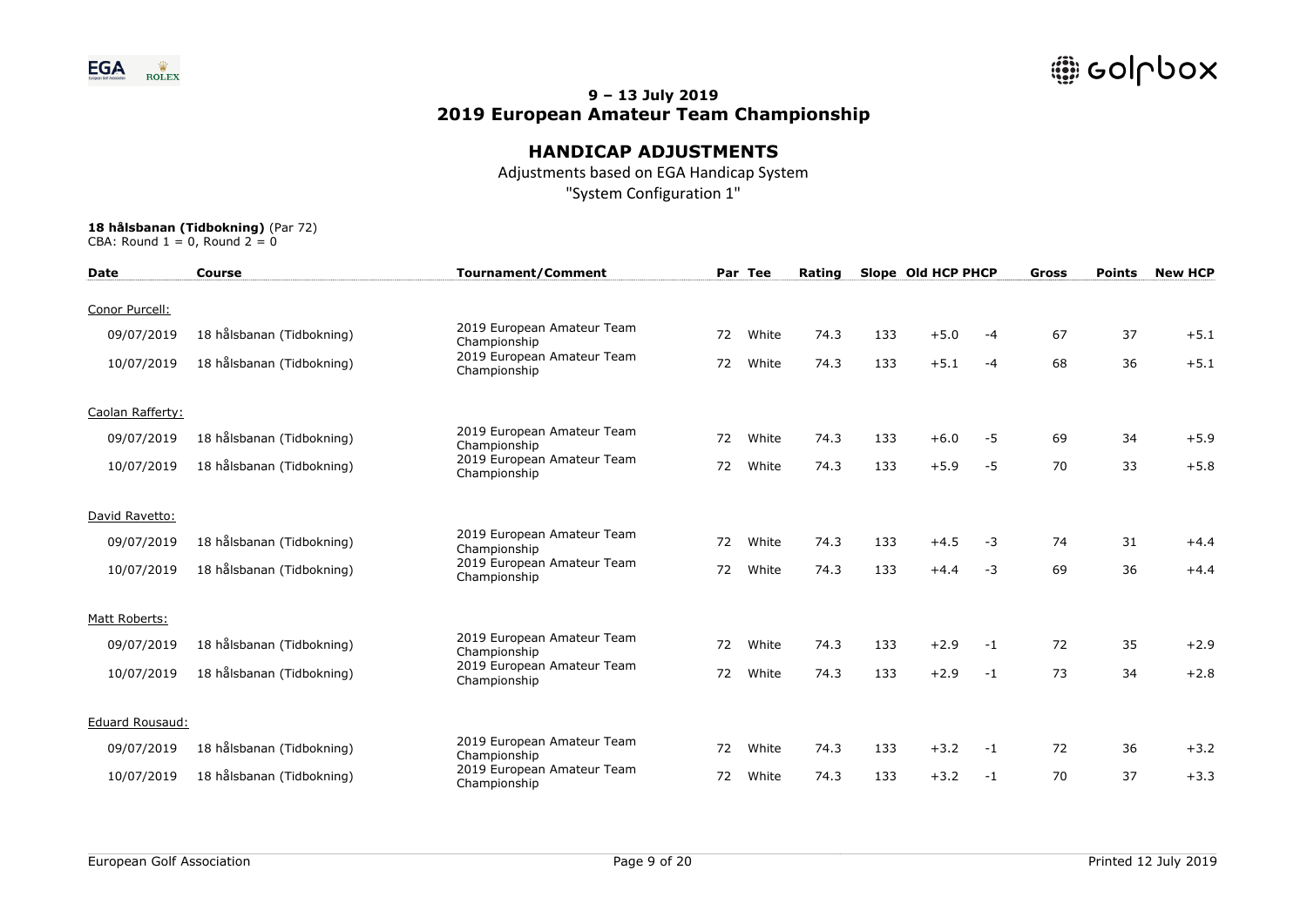

## **HANDICAP ADJUSTMENTS**

Adjustments based on EGA Handicap System "System Configuration 1"

| <b>Date</b>                | <b>Course</b>             | <b>Tournament/Comment</b>                  |    | Par Tee | Rating |     | Slope Old HCP PHCP |          | Gross | <b>Points</b> | <b>New HCP</b> |
|----------------------------|---------------------------|--------------------------------------------|----|---------|--------|-----|--------------------|----------|-------|---------------|----------------|
| Matthias Schmid:           |                           |                                            |    |         |        |     |                    |          |       |               |                |
| 09/07/2019                 | 18 hålsbanan (Tidbokning) | 2019 European Amateur Team<br>Championship | 72 | White   | 74.3   | 133 | $+4.5$             | $-3$     | 75    | 33            | $+4.4$         |
| 10/07/2019                 | 18 hålsbanan (Tidbokning) | 2019 European Amateur Team<br>Championship | 72 | White   | 74.3   | 133 | $+4.4$             | $-3$     | 69    | 36            | $+4.4$         |
| Sandy Scott:               |                           |                                            |    |         |        |     |                    |          |       |               |                |
| 09/07/2019                 | 18 hålsbanan (Tidbokning) | 2019 European Amateur Team<br>Championship | 72 | White   | 74.3   | 133 | $+4.9$             | $-3$     | 72    | 33            | $+4.8$         |
| 10/07/2019                 | 18 hålsbanan (Tidbokning) | 2019 European Amateur Team<br>Championship | 72 | White   | 74.3   | 133 | $+4.8$             | $-3$     | 69    | 36            | $+4.8$         |
| Dagbjartur Sigurbrandsson: |                           |                                            |    |         |        |     |                    |          |       |               |                |
| 09/07/2019                 | 18 hålsbanan (Tidbokning) | 2019 European Amateur Team<br>Championship | 72 | White   | 74.3   | 133 | $+2.8$             | $-1$     | 72    | 35            | $+2.8$         |
| 10/07/2019                 | 18 hålsbanan (Tidbokning) | 2019 European Amateur Team<br>Championship | 72 | White   | 74.3   | 133 | $+2.8$             | $-1$     | 72    | 35            | $+2.8$         |
| Tom Sloman:                |                           |                                            |    |         |        |     |                    |          |       |               |                |
| 09/07/2019                 | 18 hålsbanan (Tidbokning) | 2019 European Amateur Team<br>Championship | 72 | White   | 74.3   | 133 | $+4.7$             | $-3$     | 67    | 38            | $+4.9$         |
| 10/07/2019                 | 18 hålsbanan (Tidbokning) | 2019 European Amateur Team<br>Championship | 72 | White   | 74.3   | 133 | $+4.9$             | $-3$     | 69    | 36            | $+4.9$         |
| Aron Snær Júlíusson:       |                           |                                            |    |         |        |     |                    |          |       |               |                |
| 09/07/2019                 | 18 hålsbanan (Tidbokning) | 2019 European Amateur Team<br>Championship | 72 | White   | 74.3   | 133 | $+2.1$             | $\Omega$ | 76    | 32            | $+2.0$         |
| 10/07/2019                 | 18 hålsbanan (Tidbokning) | 2019 European Amateur Team<br>Championship | 72 | White   | 74.3   | 133 | $+2.0$             | $\Omega$ | 74    | 35            | $+2.0$         |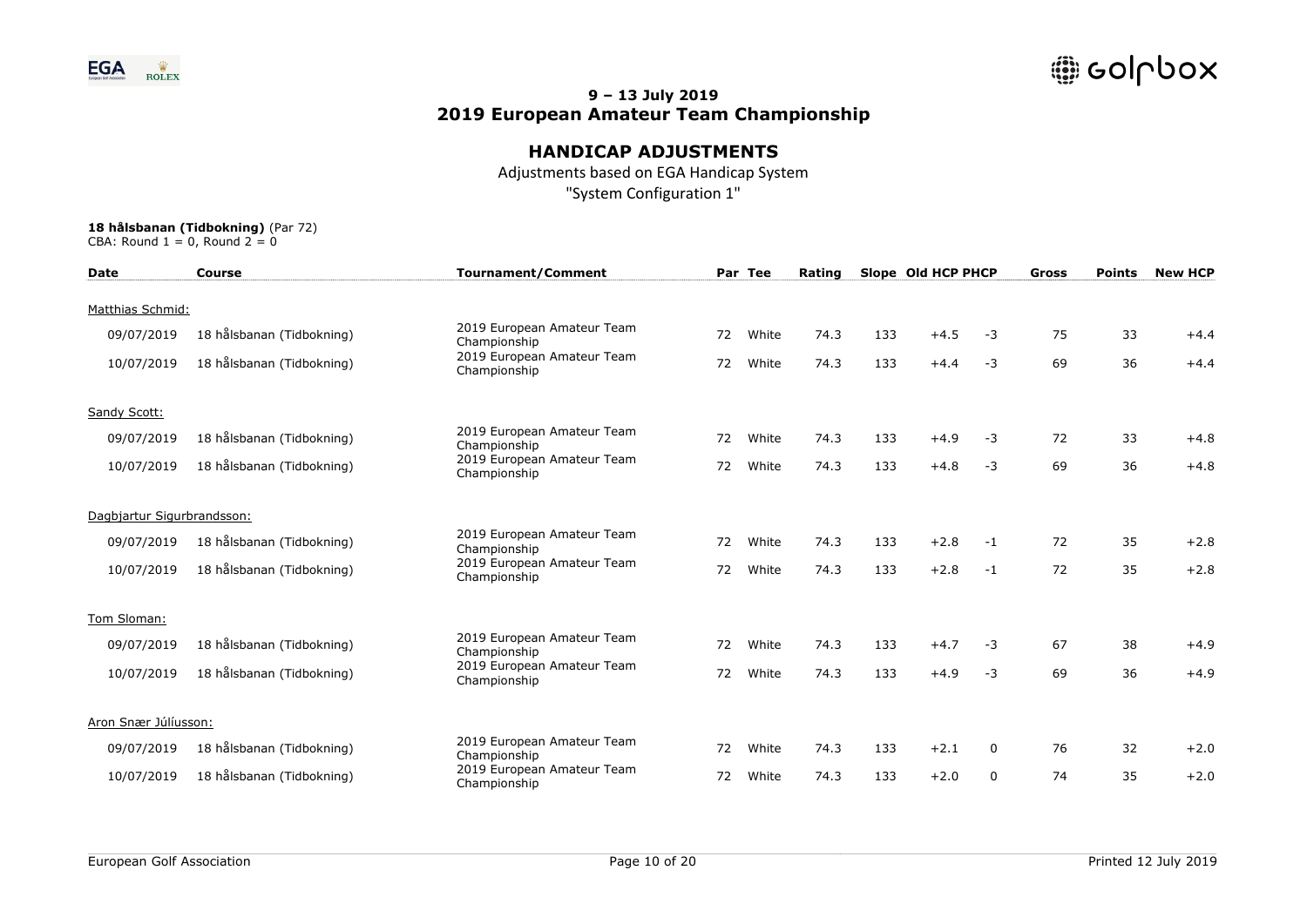

## **HANDICAP ADJUSTMENTS**

Adjustments based on EGA Handicap System "System Configuration 1"

| <b>Date</b>       | <b>Course</b>             | <b>Tournament/Comment</b>                  |    | Par Tee | Rating |     | Slope Old HCP PHCP |      | Gross | <b>Points</b> | <b>New HCP</b> |
|-------------------|---------------------------|--------------------------------------------|----|---------|--------|-----|--------------------|------|-------|---------------|----------------|
| Jamie Stewart:    |                           |                                            |    |         |        |     |                    |      |       |               |                |
| 09/07/2019        | 18 hålsbanan (Tidbokning) | 2019 European Amateur Team<br>Championship | 72 | White   | 74.3   | 133 | $+3.8$             | $-2$ | 71    | 35            | $+3.8$         |
| 10/07/2019        | 18 hålsbanan (Tidbokning) | 2019 European Amateur Team<br>Championship | 72 | White   | 74.3   | 133 | $+3.8$             | $-2$ | 82    | 24            | $+3.7$         |
| Gal Patrik Stirn: |                           |                                            |    |         |        |     |                    |      |       |               |                |
| 09/07/2019        | 18 hålsbanan (Tidbokning) | 2019 European Amateur Team<br>Championship | 72 | White   | 74.3   | 133 | $+0.8$             | 1    | 78    | 31            | $+0.7$         |
| 10/07/2019        | 18 hålsbanan (Tidbokning) | 2019 European Amateur Team<br>Championship | 72 | White   | 74.3   | 133 | $+0.7$             | 1    | 78    | 32            | $+0.6$         |
| Zan Luka Stirn:   |                           |                                            |    |         |        |     |                    |      |       |               |                |
| 09/07/2019        | 18 hålsbanan (Tidbokning) | 2019 European Amateur Team<br>Championship | 72 | White   | 74.3   | 133 | $+3.4$             | $-2$ | 78    | 28            | $+3.3$         |
| 10/07/2019        | 18 hålsbanan (Tidbokning) | 2019 European Amateur Team<br>Championship | 72 | White   | 74.3   | 133 | $+3.3$             | $-2$ | 76    | 30            | $+3.2$         |
| Krystof Strycek:  |                           |                                            |    |         |        |     |                    |      |       |               |                |
| 09/07/2019        | 18 hålsbanan (Tidbokning) | 2019 European Amateur Team<br>Championship | 72 | White   | 74.3   | 133 | $+1.5$             | 1    | 73    | 36            | $+1.5$         |
| 10/07/2019        | 18 hålsbanan (Tidbokning) | 2019 European Amateur Team<br>Championship | 72 | White   | 74.3   | 133 | $+1.5$             | 1    | 86    | 24            | $+1.4$         |
| James Sugrue:     |                           |                                            |    |         |        |     |                    |      |       |               |                |
| 09/07/2019        | 18 hålsbanan (Tidbokning) | 2019 European Amateur Team<br>Championship | 72 | White   | 74.3   | 133 | $+3.9$             | $-2$ | 70    | 36            | $+3.9$         |
| 10/07/2019        | 18 hålsbanan (Tidbokning) | 2019 European Amateur Team<br>Championship | 72 | White   | 74.3   | 133 | $+3.9$             | $-2$ | 72    | 34            | $+3.8$         |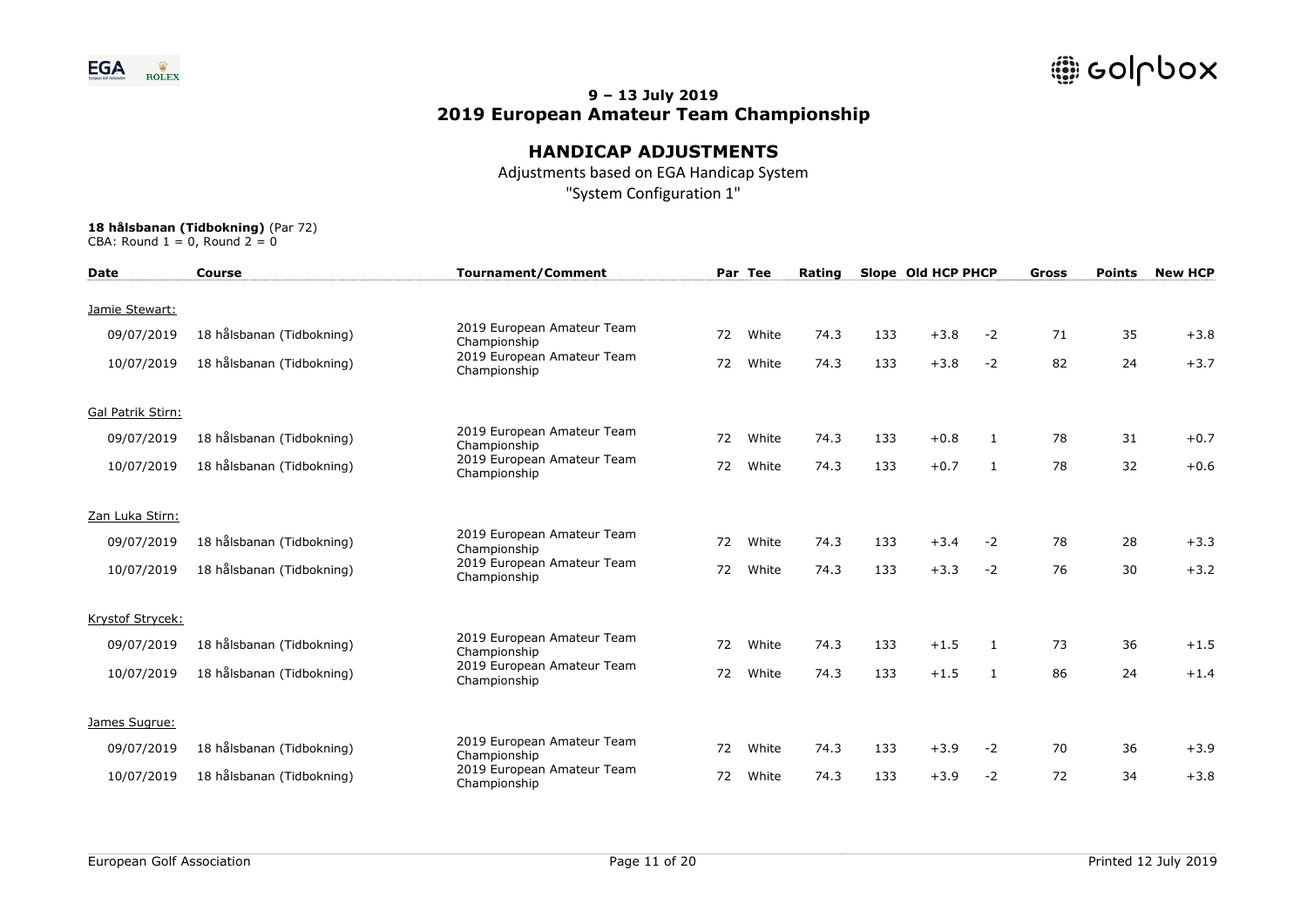

## **HANDICAP ADJUSTMENTS**

Adjustments based on EGA Handicap System "System Configuration 1"

| <b>Date</b>          | <b>Course</b>             | <b>Tournament/Comment</b>                  |    | Par Tee | Rating |     | Slope Old HCP PHCP |             | Gross | <b>Points</b> | <b>New HCP</b> |
|----------------------|---------------------------|--------------------------------------------|----|---------|--------|-----|--------------------|-------------|-------|---------------|----------------|
| Gísli Sveinbergsson: |                           |                                            |    |         |        |     |                    |             |       |               |                |
| 09/07/2019           | 18 hålsbanan (Tidbokning) | 2019 European Amateur Team<br>Championship | 72 | White   | 74.3   | 133 | $+2.3$             | 0           | 72    | 36            | $+2.3$         |
| 10/07/2019           | 18 hålsbanan (Tidbokning) | 2019 European Amateur Team<br>Championship | 72 | White   | 74.3   | 133 | $+2.3$             | $\mathbf 0$ | 77    | 31            | $+2.2$         |
| Gaelen Trew:         |                           |                                            |    |         |        |     |                    |             |       |               |                |
| 09/07/2019           | 18 hålsbanan (Tidbokning) | 2019 European Amateur Team<br>Championship | 72 | White   | 74.3   | 133 | $+3.4$             | $-2$        | 77    | 29            | $+3.3$         |
| 10/07/2019           | 18 hålsbanan (Tidbokning) | 2019 European Amateur Team<br>Championship | 72 | White   | 74.3   | 133 | $+3.3$             | $-2$        | 75    | 31            | $+3.2$         |
| Kiet Van der Weele:  |                           |                                            |    |         |        |     |                    |             |       |               |                |
| 09/07/2019           | 18 hålsbanan (Tidbokning) | 2019 European Amateur Team<br>Championship | 72 | White   | 74.3   | 133 | $+2.5$             | $-1$        | 77    | 31            | $+2.4$         |
| 10/07/2019           | 18 hålsbanan (Tidbokning) | 2019 European Amateur Team<br>Championship | 72 | White   | 74.3   | 133 | $+2.4$             | $-1$        | 77    | 31            | $+2.3$         |
| Nordin Van Tilburg:  |                           |                                            |    |         |        |     |                    |             |       |               |                |
| 09/07/2019           | 18 hålsbanan (Tidbokning) | 2019 European Amateur Team<br>Championship | 72 | White   | 74.3   | 133 | $+3.0$             | $-1$        | 76    | 33            | $+2.9$         |
| 10/07/2019           | 18 hålsbanan (Tidbokning) | 2019 European Amateur Team<br>Championship | 72 | White   | 74.3   | 133 | $+2.9$             | $-1$        | 71    | 36            | $+2.9$         |
| Victor Veyret:       |                           |                                            |    |         |        |     |                    |             |       |               |                |
| 09/07/2019           | 18 hålsbanan (Tidbokning) | 2019 European Amateur Team<br>Championship | 72 | White   | 74.3   | 133 | $+3.2$             | $-1$        | 74    | 33            | $+3.1$         |
| 10/07/2019           | 18 hålsbanan (Tidbokning) | 2019 European Amateur Team<br>Championship | 72 | White   | 74.3   | 133 | $+3.1$             | $-1$        | 74    | 33            | $+3.0$         |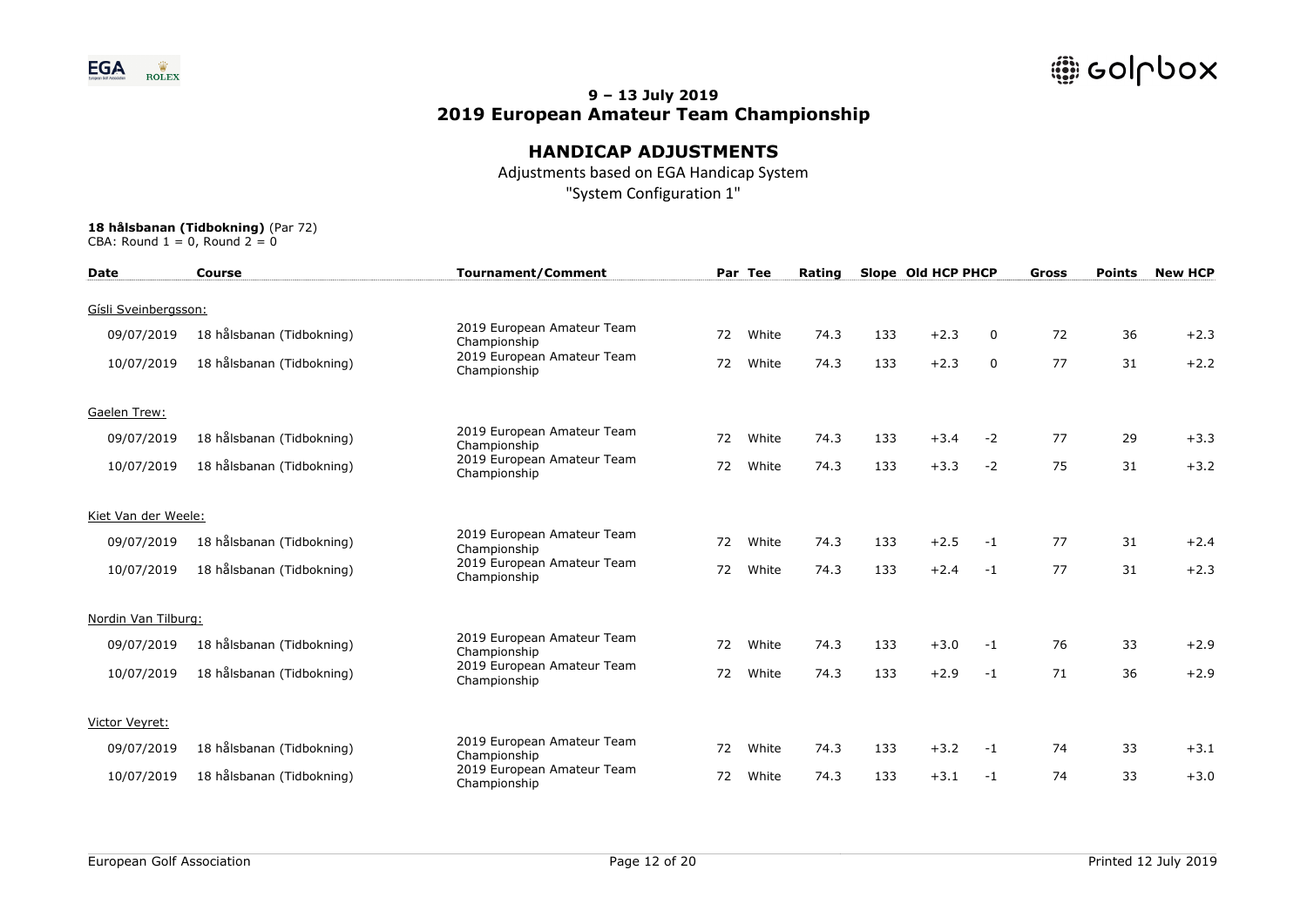

## **HANDICAP ADJUSTMENTS**

Adjustments based on EGA Handicap System "System Configuration 1"

| <b>Date</b>               | Course                    | <b>Tournament/Comment</b>                  |    | Par Tee | Rating |     | Slope Old HCP PHCP |                | Gross | <b>Points</b> | <b>New HCP</b> |
|---------------------------|---------------------------|--------------------------------------------|----|---------|--------|-----|--------------------|----------------|-------|---------------|----------------|
| Kristian Vojteh Burkelca: |                           |                                            |    |         |        |     |                    |                |       |               |                |
| 09/07/2019                | 18 hålsbanan (Tidbokning) | 2019 European Amateur Team<br>Championship | 72 | White   | 74.3   | 133 | $+0.6$             | $\overline{2}$ | 79    | 31            | $+0.5$         |
| 10/07/2019                | 18 hålsbanan (Tidbokning) | 2019 European Amateur Team<br>Championship | 72 | White   | 74.3   | 133 | $+0.5$             | $\overline{2}$ | 76    | 34            | $+0.4$         |
| Euan Walker:              |                           |                                            |    |         |        |     |                    |                |       |               |                |
| 09/07/2019                | 18 hålsbanan (Tidbokning) | 2019 European Amateur Team<br>Championship | 72 | White   | 74.3   | 133 | $+4.7$             | $-3$           | 67    | 38            | $+4.9$         |
| 10/07/2019                | 18 hålsbanan (Tidbokning) | 2019 European Amateur Team<br>Championship | 72 | White   | 74.3   | 133 | $+4.9$             | $-3$           | 65    | 40            | $+5.3$         |
| James Wilson:             |                           |                                            |    |         |        |     |                    |                |       |               |                |
| 09/07/2019                | 18 hålsbanan (Tidbokning) | 2019 European Amateur Team<br>Championship | 72 | White   | 74.3   | 133 | $+3.8$             | $-2$           | 70    | 36            | $+3.8$         |
| 10/07/2019                | 18 hålsbanan (Tidbokning) | 2019 European Amateur Team<br>Championship | 72 | White   | 74.3   | 133 | $+3.8$             | $-2$           | 75    | 32            | $+3.7$         |
| Simon Zach:               |                           |                                            |    |         |        |     |                    |                |       |               |                |
| 09/07/2019                | 18 hålsbanan (Tidbokning) | 2019 European Amateur Team<br>Championship | 72 | White   | 74.3   | 133 | $+3.4$             | $-2$           | 81    | 26            | $+3.3$         |
| 10/07/2019                | 18 hålsbanan (Tidbokning) | 2019 European Amateur Team<br>Championship | 72 | White   | 74.3   | 133 | $+3.3$             | $-2$           | 74    | 32            | $+3.2$         |
| Matyas Zapletal:          |                           |                                            |    |         |        |     |                    |                |       |               |                |
| 09/07/2019                | 18 hålsbanan (Tidbokning) | 2019 European Amateur Team<br>Championship | 72 | White   | 74.3   | 133 | $+2.1$             | $\mathbf{0}$   | 79    | 31            | $+2.0$         |
| 10/07/2019                | 18 hålsbanan (Tidbokning) | 2019 European Amateur Team<br>Championship | 72 | White   | 74.3   | 133 | $+2.0$             | $\mathbf{0}$   | 72    | 36            | $+2.0$         |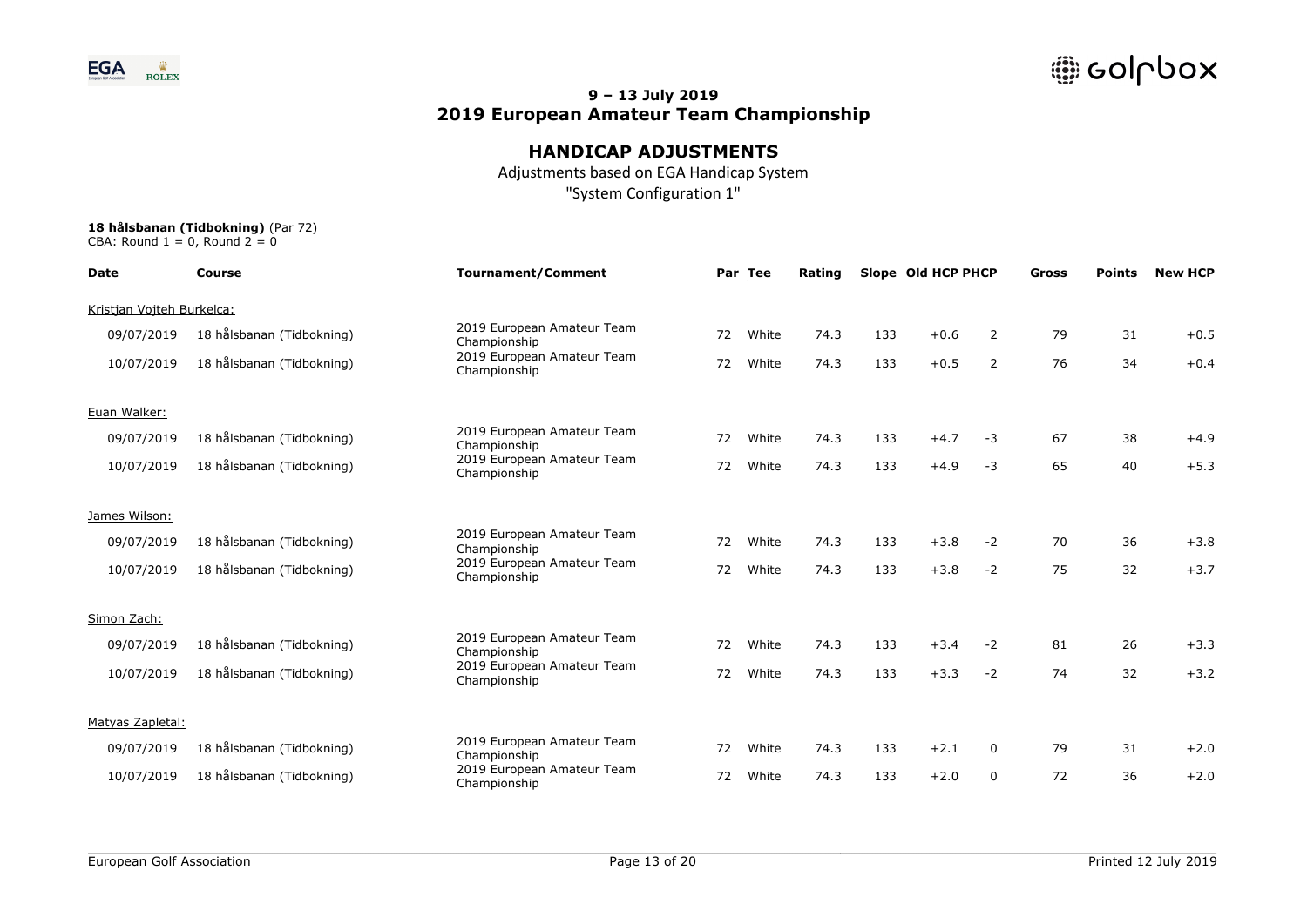

## **HANDICAP ADJUSTMENTS**

Adjustments based on EGA Handicap System "System Configuration 1"

| <b>Date</b> | <b>Course</b>                                        | <b>Tournament/Comment</b>                  |    | Par Tee | Rating |     | Slope Old HCP PHCP |              | Gross | <b>Points</b> | <b>New HCP</b> |
|-------------|------------------------------------------------------|--------------------------------------------|----|---------|--------|-----|--------------------|--------------|-------|---------------|----------------|
| Jiri Zuska: |                                                      |                                            |    |         |        |     |                    |              |       |               |                |
| 09/07/2019  | 18 hålsbanan (Tidbokning)                            | 2019 European Amateur Team<br>Championship | 72 | White   | 74.3   | 133 | $+4.3$             | $-3$         | 72    | 33            | $+4.2$         |
| 10/07/2019  | 18 hålsbanan (Tidbokning)                            | 2019 European Amateur Team<br>Championship | 72 | White   | 74.3   | 133 | $+4.2$             | $-3$         | 72    | 34            | $+4.1$         |
|             | Hamish William Brown: Aalborg Golf Klub (2-1198)     |                                            |    |         |        |     |                    |              |       |               |                |
| 09/07/2019  | 18 hålsbanan (Tidbokning)                            | 2019 European Amateur Team<br>Championship | 72 | White   | 74.3   | 133 | $+3.0$             | $-1$         | 75    | 32            | $+2.9$         |
| 10/07/2019  | 18 hålsbanan (Tidbokning)                            | 2019 European Amateur Team<br>Championship | 72 | White   | 74.3   | 133 | $+2.9$             | $-1$         | 75    | 32            | $+2.8$         |
|             | Oliver Rath: Colony Club Gutenhof (4300103673)       |                                            |    |         |        |     |                    |              |       |               |                |
| 09/07/2019  | 18 hålsbanan (Tidbokning)                            | 2019 European Amateur Team<br>Championship | 72 | White   | 74.3   | 133 | $+2.2$             | $\mathbf{0}$ | 76    | 32            | $+2.1$         |
| 10/07/2019  | 18 hålsbanan (Tidbokning)                            | 2019 European Amateur Team<br>Championship | 72 | White   | 74.3   | 133 | $+2.2$             | 0            | 78    | 30            | $+2.1$         |
|             | Ludvig Åberg: Eslövs Golfklubb (991031-005)          |                                            |    |         |        |     |                    |              |       |               |                |
| 09/07/2019  | 18 hålsbanan (Tidbokning)                            | 2019 European Amateur Team<br>Championship | 72 | White   | 74.3   | 133 | $+3.8$             | $-2$         | 74    | 33            | $+3.7$         |
| 10/07/2019  | 18 hålsbanan (Tidbokning)                            | 2019 European Amateur Team<br>Championship | 72 | White   | 74.3   | 133 | $+3.7$             | $-2$         | 72    | 34            | $+3.6$         |
|             | Rasmus Neergaard-Petersen: Furesø Golfklub (44-2609) |                                            |    |         |        |     |                    |              |       |               |                |
| 09/07/2019  | 18 hålsbanan (Tidbokning)                            | 2019 European Amateur Team<br>Championship | 72 | White   | 74.3   | 133 | $+4.5$             | $-3$         | 72    | 33            | $+4.4$         |
| 10/07/2019  | 18 hålsbanan (Tidbokning)                            | 2019 European Amateur Team<br>Championship | 72 | White   | 74.3   | 133 | $+4.4$             | $-3$         | 73    | 32            | $+4.3$         |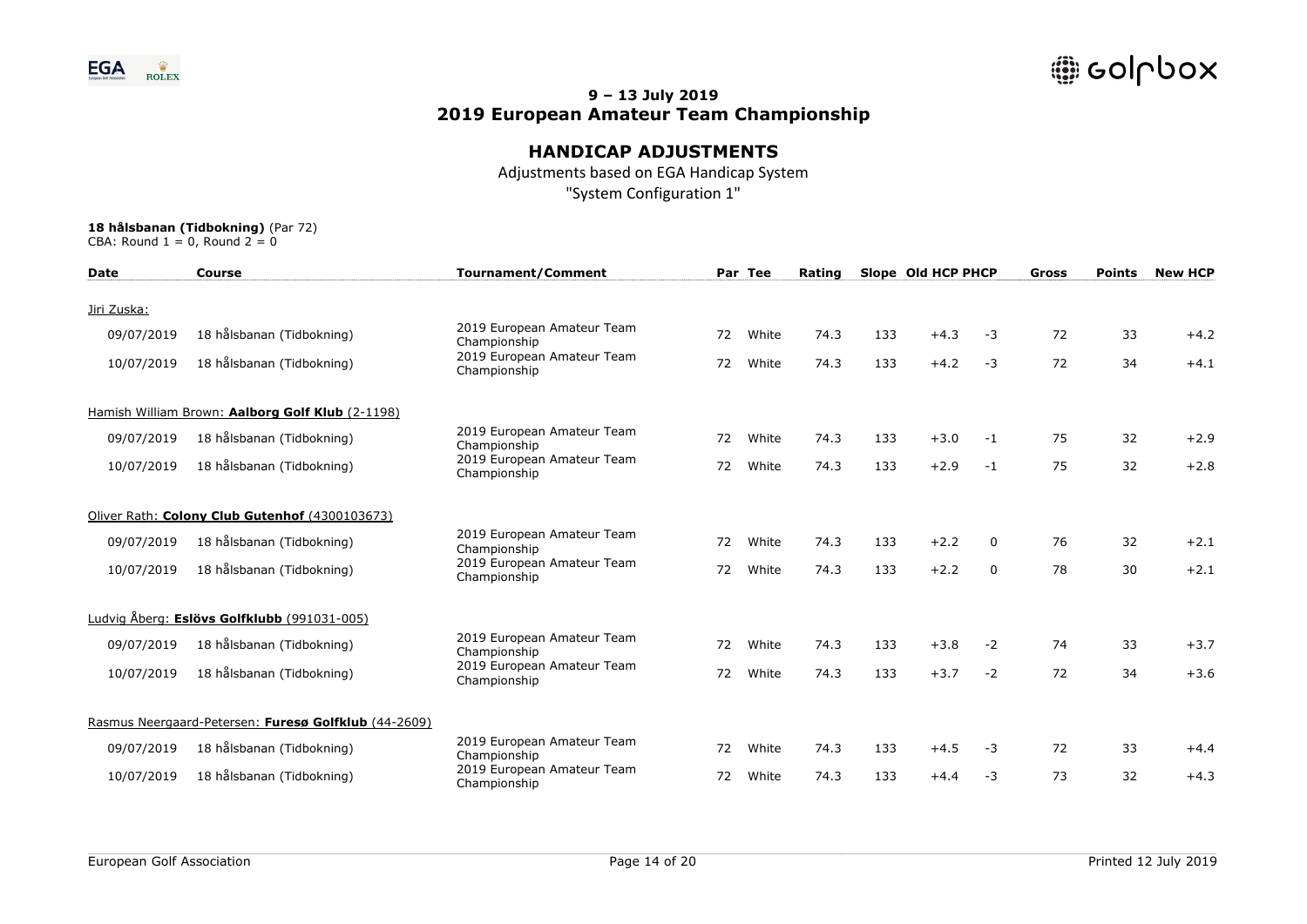

# **HANDICAP ADJUSTMENTS**

Adjustments based on EGA Handicap System "System Configuration 1"

| <b>Date</b> | <b>Course</b>                                                     | <b>Tournament/Comment</b>                  |    | Par Tee | Rating |     | Slope Old HCP PHCP |      | <b>Gross</b> | <b>Points</b> | <b>New HCP</b> |
|-------------|-------------------------------------------------------------------|--------------------------------------------|----|---------|--------|-----|--------------------|------|--------------|---------------|----------------|
|             | Pontus Nyholm: Gävle Golfklubb (980210-003)                       |                                            |    |         |        |     |                    |      |              |               |                |
| 09/07/2019  | 18 hålsbanan (Tidbokning)                                         | 2019 European Amateur Team<br>Championship | 72 | White   | 74.3   | 133 | $+3.7$             | $-2$ | 72           | 34            | $+3.6$         |
| 10/07/2019  | 18 hålsbanan (Tidbokning)                                         | 2019 European Amateur Team<br>Championship | 72 | White   | 74.3   | 133 | $+3.6$             | $-2$ | 73           | 33            | $+3.5$         |
|             | Paul Kamml: Golf & Country Club Salzburg-Klessheim (4300116035)   |                                            |    |         |        |     |                    |      |              |               |                |
| 09/07/2019  | 18 hålsbanan (Tidbokning)                                         | 2019 European Amateur Team<br>Championship | 72 | White   | 74.3   | 133 | $+2.9$             | $-1$ | 72           | 35            | $+2.9$         |
| 10/07/2019  | 18 hålsbanan (Tidbokning)                                         | 2019 European Amateur Team<br>Championship | 72 | White   | 74.3   | 133 | $+2.9$             | $-1$ | 71           | 36            | $+2.9$         |
|             | Lukas Lipold: Golf & Country Club Salzburg-Klessheim (4300011841) |                                            |    |         |        |     |                    |      |              |               |                |
| 09/07/2019  | 18 hålsbanan (Tidbokning)                                         | 2019 European Amateur Team<br>Championship | 72 | White   | 74.3   | 133 | $+3.7$             | $-2$ | 70           | 36            | $+3.7$         |
| 10/07/2019  | 18 hålsbanan (Tidbokning)                                         | 2019 European Amateur Team<br>Championship | 72 | White   | 74.3   | 133 | $+3.7$             | $-2$ | 75           | 31            | $+3.6$         |
|             | Jean de Wouters d'Oplinter: GOLF CLUB D'HULENCOURT (706355)       |                                            |    |         |        |     |                    |      |              |               |                |
| 09/07/2019  | 18 hålsbanan (Tidbokning)                                         | 2019 European Amateur Team<br>Championship | 72 | White   | 74.3   | 133 | $+3.5$             | $-2$ | 75           | 31            | $+3.4$         |
| 10/07/2019  | 18 hålsbanan (Tidbokning)                                         | 2019 European Amateur Team<br>Championship | 72 | White   | 74.3   | 133 | $+3.5$             | $-2$ | 76           | 30            | $+3.4$         |
|             | Giovanni Tadiotto: GOLF DE RIGENEE (233933)                       |                                            |    |         |        |     |                    |      |              |               |                |
| 09/07/2019  | 18 hålsbanan (Tidbokning)                                         | 2019 European Amateur Team<br>Championship | 72 | White   | 74.3   | 133 | $+5.1$             | $-4$ | 75           | 29            | $+5.0$         |
| 10/07/2019  | 18 hålsbanan (Tidbokning)                                         | 2019 European Amateur Team<br>Championship | 72 | White   | 74.3   | 133 | $+5.1$             | $-4$ | 70           | 34            | $+5.0$         |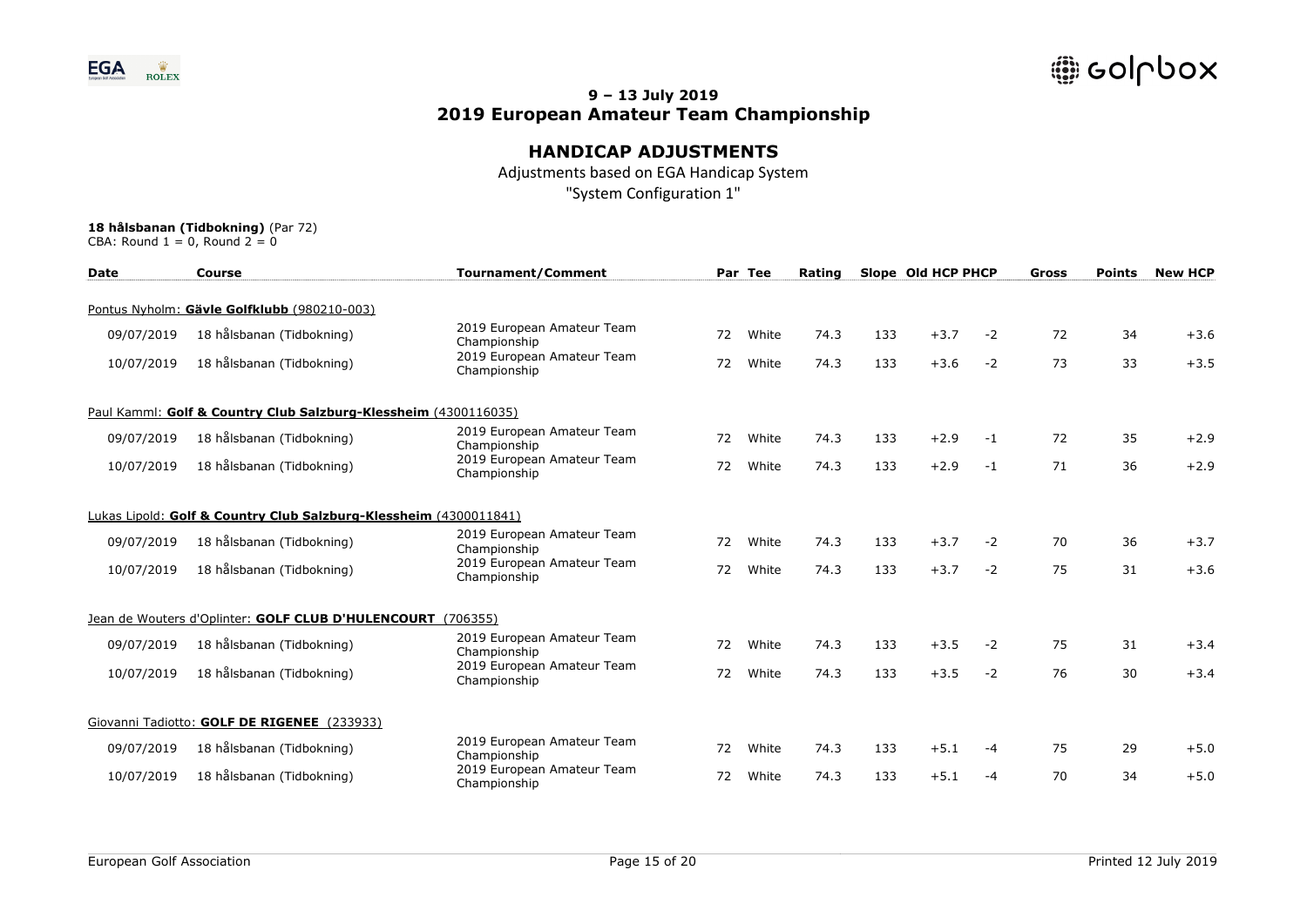

# **HANDICAP ADJUSTMENTS**

Adjustments based on EGA Handicap System "System Configuration 1"

| <b>Date</b> | Course                                                        | <b>Tournament/Comment</b>                  |    | Par Tee | Rating |     | Slope Old HCP PHCP |          | Gross | <b>Points</b> | <b>New HCP</b> |
|-------------|---------------------------------------------------------------|--------------------------------------------|----|---------|--------|-----|--------------------|----------|-------|---------------|----------------|
|             | Maximilian Steinlechner: Golfclub Innsbruck-Igls (4300138869) |                                            |    |         |        |     |                    |          |       |               |                |
| 09/07/2019  | 18 hålsbanan (Tidbokning)                                     | 2019 European Amateur Team<br>Championship | 72 | White   | 74.3   | 133 | $+4.4$             | $-3$     | 76    | 30            | $+4.3$         |
| 10/07/2019  | 18 hålsbanan (Tidbokning)                                     | 2019 European Amateur Team<br>Championship | 72 | White   | 74.3   | 133 | $+4.4$             | $-3$     | 72    | 33            | $+4.3$         |
|             | Vincent Norrman: Haninge Golfklubb (971224-005)               |                                            |    |         |        |     |                    |          |       |               |                |
| 09/07/2019  | 18 hålsbanan (Tidbokning)                                     | 2019 European Amateur Team<br>Championship | 72 | White   | 74.3   | 133 | $+3.2$             | $-1$     | 68    | 39            | $+3.5$         |
| 10/07/2019  | 18 hålsbanan (Tidbokning)                                     | 2019 European Amateur Team<br>Championship | 72 | White   | 74.3   | 133 | $+3.5$             | $-2$     | 73    | 33            | $+3.4$         |
|             | Alex Hietala: Kullo Golf Club (107-3441)                      |                                            |    |         |        |     |                    |          |       |               |                |
| 09/07/2019  | 18 hålsbanan (Tidbokning)                                     | 2019 European Amateur Team<br>Championship | 72 | White   | 74.3   | 133 | $+3.6$             | $-2$     | 73    | 33            | $+3.5$         |
| 10/07/2019  | 18 hålsbanan (Tidbokning)                                     | 2019 European Amateur Team<br>Championship | 72 | White   | 74.3   | 133 | $+3.6$             | $-2$     | 71    | 35            | $+3.6$         |
|             | Jonatan Jolkkonen: Kullo Golf Club (107-3415)                 |                                            |    |         |        |     |                    |          |       |               |                |
| 09/07/2019  | 18 hålsbanan (Tidbokning)                                     | 2019 European Amateur Team<br>Championship | 72 | White   | 74.3   | 133 | $+2.3$             | $\Omega$ | 75    | 33            | $+2.2$         |
| 10/07/2019  | 18 hålsbanan (Tidbokning)                                     | 2019 European Amateur Team<br>Championship | 72 | White   | 74.3   | 133 | $+2.3$             | $\Omega$ | 75    | 33            | $+2.2$         |
|             | Albin Bergström: Ljunghusens Golfklubb (990327-007)           |                                            |    |         |        |     |                    |          |       |               |                |
| 09/07/2019  | 18 hålsbanan (Tidbokning)                                     | 2019 European Amateur Team<br>Championship | 72 | White   | 74.3   | 133 | $+4.9$             | $-3$     | 71    | 34            | $+4.8$         |
| 10/07/2019  | 18 hålsbanan (Tidbokning)                                     | 2019 European Amateur Team<br>Championship | 72 | White   | 74.3   | 133 | $+4.8$             | $-3$     | 70    | 35            | $+4.8$         |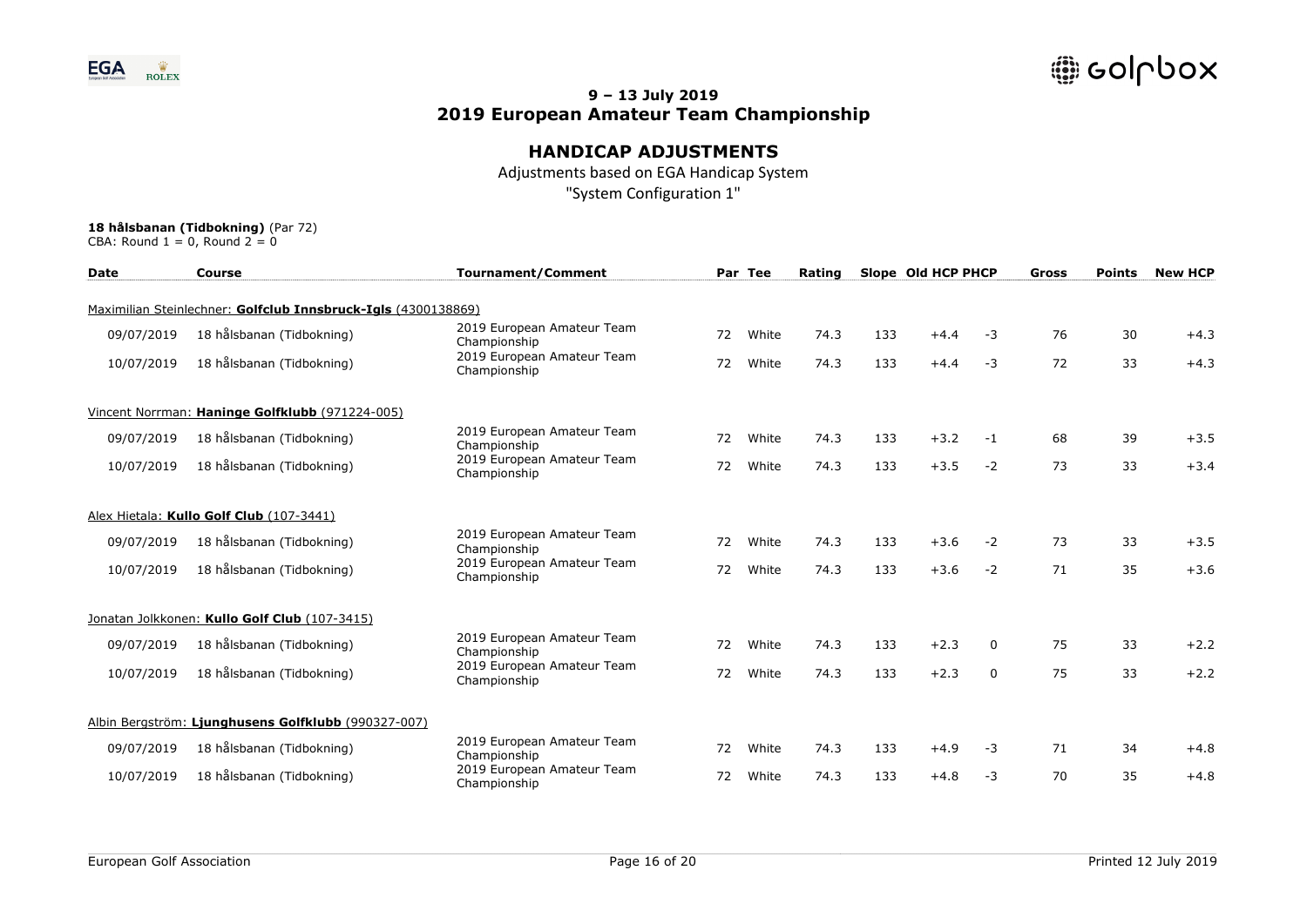

## **HANDICAP ADJUSTMENTS**

Adjustments based on EGA Handicap System "System Configuration 1"

| <b>Date</b> | <b>Course</b>                                    | <b>Tournament/Comment</b>                  |    | Par Tee | Rating |     | Slope Old HCP PHCP |      | Gross | <b>Points</b> | <b>New HCP</b> |
|-------------|--------------------------------------------------|--------------------------------------------|----|---------|--------|-----|--------------------|------|-------|---------------|----------------|
|             | Alexander George Frances: Møn Golfklub (98-795)  |                                            |    |         |        |     |                    |      |       |               |                |
| 09/07/2019  | 18 hålsbanan (Tidbokning)                        | 2019 European Amateur Team<br>Championship | 72 | White   | 74.3   | 133 | $+3.1$             | $-1$ | 73    | 34            | $+3.0$         |
| 10/07/2019  | 18 hålsbanan (Tidbokning)                        | 2019 European Amateur Team<br>Championship | 72 | White   | 74.3   | 133 | $+3.0$             | $-1$ | 73    | 34            | $+2.9$         |
|             | Gerold Folk: Murhof (4300100664)                 |                                            |    |         |        |     |                    |      |       |               |                |
| 09/07/2019  | 18 hålsbanan (Tidbokning)                        | 2019 European Amateur Team<br>Championship | 72 | White   | 74.3   | 133 | $+4.3$             | $-3$ | 74    | 31            | $+4.2$         |
| 10/07/2019  | 18 hålsbanan (Tidbokning)                        | 2019 European Amateur Team<br>Championship | 72 | White   | 74.3   | 133 | $+4.3$             | $-3$ | 75    | 30            | $+4.2$         |
|             | Niklas Regner: Murhof (4300130207)               |                                            |    |         |        |     |                    |      |       |               |                |
| 09/07/2019  | 18 hålsbanan (Tidbokning)                        | 2019 European Amateur Team<br>Championship | 72 | White   | 74.3   | 133 | $+3.3$             | $-2$ | 83    | 26            | $+3.2$         |
| 10/07/2019  | 18 hålsbanan (Tidbokning)                        | 2019 European Amateur Team<br>Championship | 72 | White   | 74.3   | 133 | $+3.3$             | $-2$ | 80    | 27            | $+3.2$         |
|             | Matias Honkala: Nevas Golf (46-11214)            |                                            |    |         |        |     |                    |      |       |               |                |
| 09/07/2019  | 18 hålsbanan (Tidbokning)                        | 2019 European Amateur Team<br>Championship | 72 | White   | 74.3   | 133 | $+2.8$             | $-1$ | 72    | 35            | $+2.8$         |
| 10/07/2019  | 18 hålsbanan (Tidbokning)                        | 2019 European Amateur Team<br>Championship | 72 | White   | 74.3   | 133 | $+2.8$             | $-1$ | 71    | 36            | $+2.8$         |
|             | August Thor Høst: Odense Eventyr Golf (101-4663) |                                            |    |         |        |     |                    |      |       |               |                |
| 09/07/2019  | 18 hålsbanan (Tidbokning)                        | 2019 European Amateur Team<br>Championship | 72 | White   | 74.3   | 133 | $+3.7$             | $-2$ | 77    | 29            | $+3.6$         |
| 10/07/2019  | 18 hålsbanan (Tidbokning)                        | 2019 European Amateur Team<br>Championship | 72 | White   | 74.3   | 133 | $+3.6$             | $-2$ | 75    | 31            | $+3.5$         |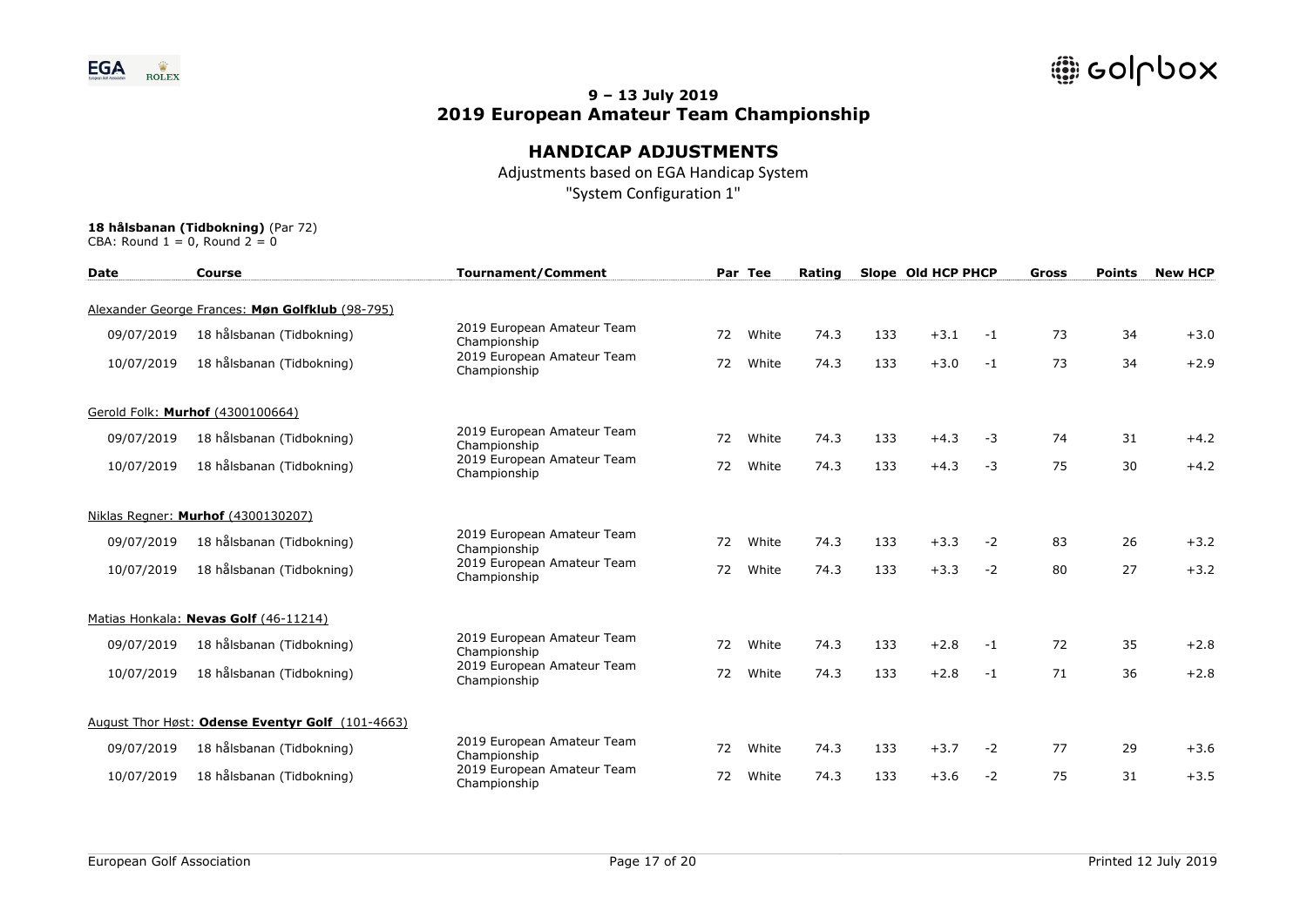

## **HANDICAP ADJUSTMENTS**

Adjustments based on EGA Handicap System "System Configuration 1"

| <b>Date</b> | Course                                                     | <b>Tournament/Comment</b>                  |    | Par Tee | Rating |     | Slope Old HCP PHCP |      | <b>Gross</b> | <b>Points</b> | <b>New HCP</b> |
|-------------|------------------------------------------------------------|--------------------------------------------|----|---------|--------|-----|--------------------|------|--------------|---------------|----------------|
|             | Veeti Mähönen: Peuramaa Golf Hjortlandet (54-2067)         |                                            |    |         |        |     |                    |      |              |               |                |
| 09/07/2019  | 18 hålsbanan (Tidbokning)                                  | 2019 European Amateur Team<br>Championship | 72 | White   | 74.3   | 133 | $+2.5$             | $-1$ | 77           | 30            | $+2.4$         |
| 10/07/2019  | 18 hålsbanan (Tidbokning)                                  | 2019 European Amateur Team<br>Championship | 72 | White   | 74.3   | 133 | $+2.5$             | $-1$ | 77           | 30            | $+2.4$         |
|             | Santeri Lehesmaa: Pickala Golf Club (55-3926)              |                                            |    |         |        |     |                    |      |              |               |                |
| 09/07/2019  | 18 hålsbanan (Tidbokning)                                  | 2019 European Amateur Team<br>Championship | 72 | White   | 74.3   | 133 | $+2.6$             | $-1$ | 77           | 31            | $+2.5$         |
| 10/07/2019  | 18 hålsbanan (Tidbokning)                                  | 2019 European Amateur Team<br>Championship | 72 | White   | 74.3   | 133 | $+2.6$             | $-1$ | 78           | 31            | $+2.5$         |
|             | Yente Van Doren: RINKVEN GOLFCLUB (149728)                 |                                            |    |         |        |     |                    |      |              |               |                |
| 09/07/2019  | 18 hålsbanan (Tidbokning)                                  | 2019 European Amateur Team<br>Championship | 72 | White   | 74.3   | 133 | $+3.9$             | $-2$ | 75           | 31            | $+3.8$         |
| 10/07/2019  | 18 hålsbanan (Tidbokning)                                  | 2019 European Amateur Team<br>Championship | 72 | White   | 74.3   | 133 | $+3.9$             | $-2$ | 75           | 31            | $+3.8$         |
|             | Andreas Hillersborg Sørensen: Roskilde Golf Klub (38-1934) |                                            |    |         |        |     |                    |      |              |               |                |
| 09/07/2019  | 18 hålsbanan (Tidbokning)                                  | 2019 European Amateur Team<br>Championship | 72 | White   | 74.3   | 133 | $+3.5$             | $-2$ | 72           | 34            | $+3.4$         |
| 10/07/2019  | 18 hålsbanan (Tidbokning)                                  | 2019 European Amateur Team<br>Championship | 72 | White   | 74.3   | 133 | $+3.4$             | $-2$ | 73           | 33            | $+3.3$         |
|             | Alan De Bondt: ROYAL ANTWERP GOLF CLUB (155887)            |                                            |    |         |        |     |                    |      |              |               |                |
| 09/07/2019  | 18 hålsbanan (Tidbokning)                                  | 2019 European Amateur Team<br>Championship | 72 | White   | 74.3   | 133 | $+3.6$             | $-2$ | 73           | 33            | $+3.5$         |
| 10/07/2019  | 18 hålsbanan (Tidbokning)                                  | 2019 European Amateur Team<br>Championship | 72 | White   | 74.3   | 133 | $+3.6$             | $-2$ | 77           | 29            | $+3.5$         |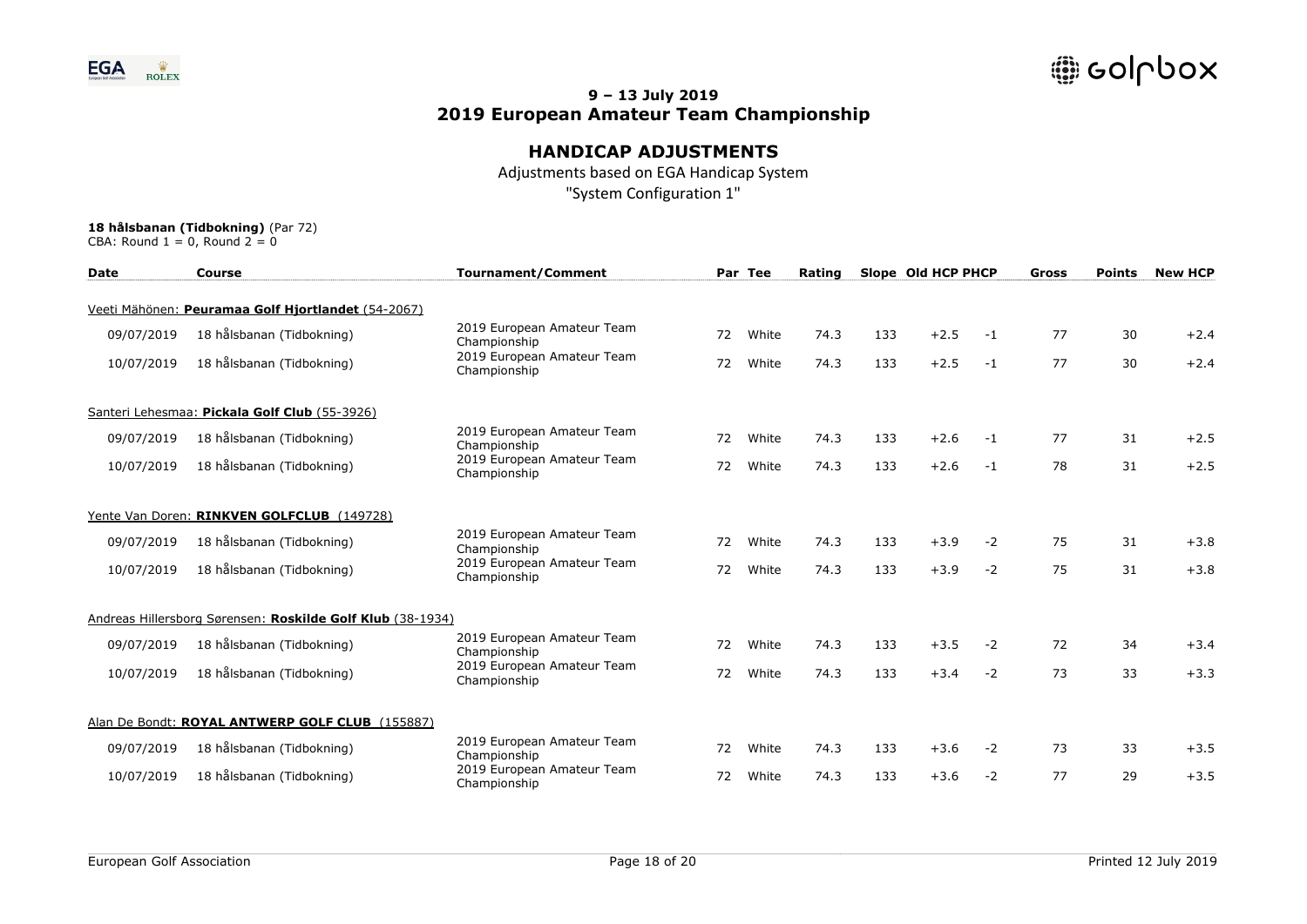

## **HANDICAP ADJUSTMENTS**

Adjustments based on EGA Handicap System "System Configuration 1"

| <b>Date</b> | <b>Course</b>                                            | <b>Tournament/Comment</b>                  |    | Par Tee | Rating |     | Slope Old HCP PHCP |          | Gross | <b>Points</b> | <b>New HCP</b> |
|-------------|----------------------------------------------------------|--------------------------------------------|----|---------|--------|-----|--------------------|----------|-------|---------------|----------------|
|             | Adrien Dumont de Chassart: ROYAL WATERLOO G. C. (707626) |                                            |    |         |        |     |                    |          |       |               |                |
| 09/07/2019  | 18 hålsbanan (Tidbokning)                                | 2019 European Amateur Team<br>Championship | 72 | White   | 74.3   | 133 | $+4.8$             | $-3$     | 73    | 32            | $+4.7$         |
| 10/07/2019  | 18 hålsbanan (Tidbokning)                                | 2019 European Amateur Team<br>Championship | 72 | White   | 74.3   | 133 | $+4.8$             | $-3$     | 75    | 30            | $+4.7$         |
|             | John Axelsen: Sorø Golfklub (47-4286)                    |                                            |    |         |        |     |                    |          |       |               |                |
| 09/07/2019  | 18 hålsbanan (Tidbokning)                                | 2019 European Amateur Team<br>Championship | 72 | White   | 74.3   | 133 | $+5.6$             | -4       | 74    | 30            | $+5.5$         |
| 10/07/2019  | 18 hålsbanan (Tidbokning)                                | 2019 European Amateur Team<br>Championship | 72 | White   | 74.3   | 133 | $+5.5$             | $-4$     | 74    | 30            | $+5.4$         |
|             | Casper Simberg: St. Laurence Golf (76-5763)              |                                            |    |         |        |     |                    |          |       |               |                |
| 09/07/2019  | 18 hålsbanan (Tidbokning)                                | 2019 European Amateur Team<br>Championship | 72 | White   | 74.3   | 133 | $+1.6$             | $\Omega$ | 75    | 33            | $+1.5$         |
| 10/07/2019  | 18 hålsbanan (Tidbokning)                                | 2019 European Amateur Team<br>Championship | 72 | White   | 74.3   | 133 | $+1.6$             | 0        | 72    | 36            | $+1.6$         |
|             | David Nyfjäll: Upsala Golfklubb (990126-001)             |                                            |    |         |        |     |                    |          |       |               |                |
| 09/07/2019  | 18 hålsbanan (Tidbokning)                                | 2019 European Amateur Team<br>Championship | 72 | White   | 74.3   | 133 | $+5.2$             | -4       | 68    | 36            | $+5.2$         |
| 10/07/2019  | 18 hålsbanan (Tidbokning)                                | 2019 European Amateur Team<br>Championship | 72 | White   | 74.3   | 133 | $+5.2$             | $-4$     | 73    | 33            | $+5.1$         |
|             | Christoffer Pålsson: Vasatorps Golfklubb (980610-005)    |                                            |    |         |        |     |                    |          |       |               |                |
| 09/07/2019  | 18 hålsbanan (Tidbokning)                                | 2019 European Amateur Team<br>Championship | 72 | White   | 74.3   | 133 | $+3.0$             | $-1$     | 74    | 34            | $+2.9$         |
| 10/07/2019  | 18 hålsbanan (Tidbokning)                                | 2019 European Amateur Team<br>Championship | 72 | White   | 74.3   | 133 | $+2.9$             | $-1$     | 73    | 34            | $+2.8$         |